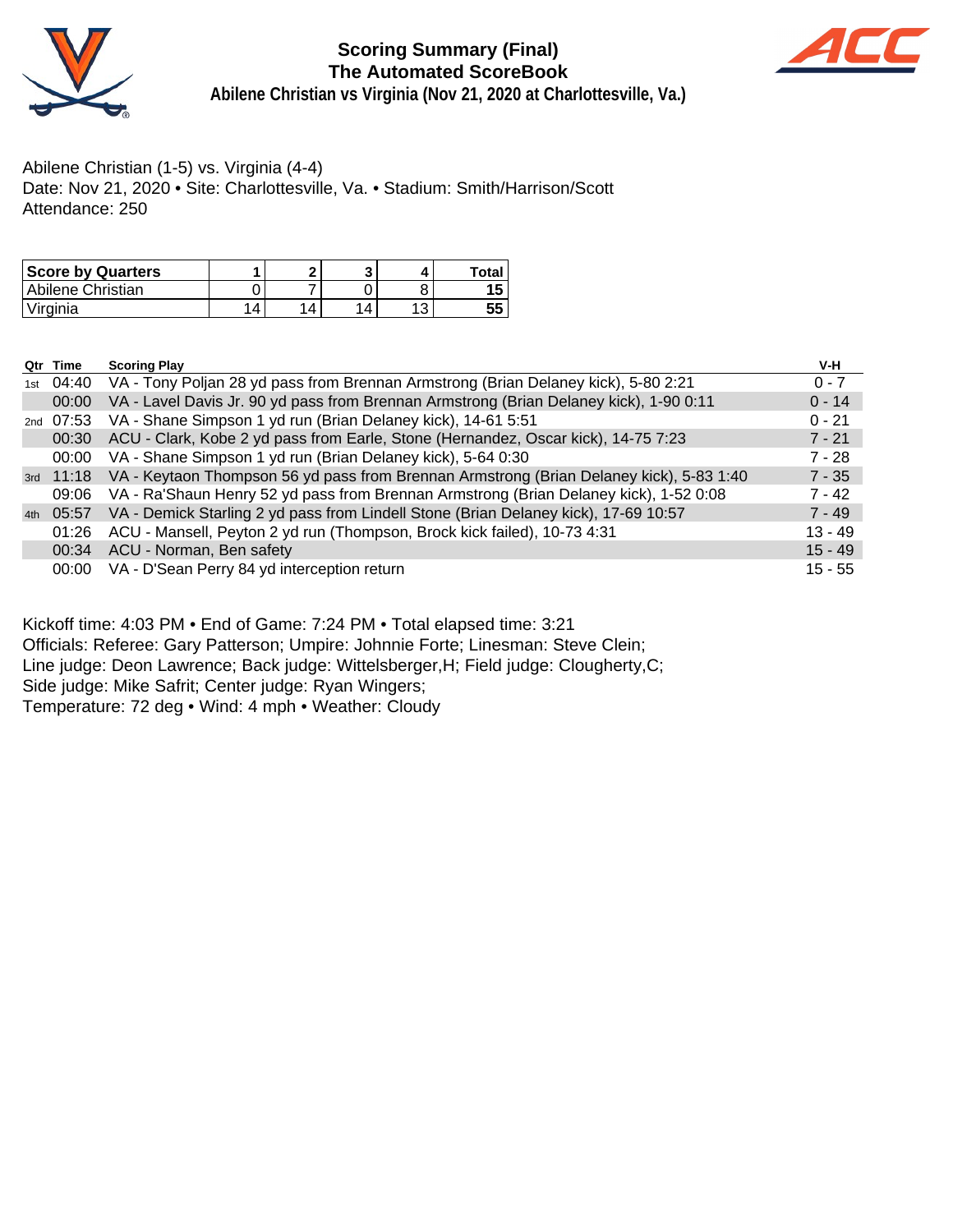

# **Team Statistics (Final) The Automated ScoreBook**



|                                | <b>ACU</b>     | VA             |
|--------------------------------|----------------|----------------|
| <b>FIRST DOWNS</b>             | 22             | 23             |
| Rushing                        | 5              | $\overline{7}$ |
| Passing                        | 15             | 14             |
| Penalty                        | $\overline{2}$ | $\overline{2}$ |
| <b>NET YARDS RUSHING</b>       | 62             | 115            |
| <b>Rushing Attempts</b>        | 32             | 33             |
| Average Per Rush               | 1.9            | 3.5            |
| <b>Rushing Touchdowns</b>      | 1              | $\overline{2}$ |
| <b>Yards Gained Rushing</b>    | 97             | 131            |
| <b>Yards Lost Rushing</b>      | 35             | 16             |
| <b>NET YARDS PASSING</b>       | 278            | 403            |
| Completions-Attempts-Int       | $28 - 45 - 1$  | 22-29-0        |
| Average Per Attempt            | 6.2            | 13.9           |
| <b>Average Per Completion</b>  | 9.9            | 18.3           |
| Passing Touchdowns             | 1              | 5              |
| <b>TOTAL OFFENSE YARDS</b>     | 340            | 518            |
| Total offense plays            | 77             | 62             |
| Average Gain Per Play          | 4.4            | 8.4            |
| Fumbles: Number-Lost           | $0 - 0$        | $0-0$          |
| Penalties: Number-Yards        | 10-62          | $6 - 53$       |
| <b>PUNTS-YARDS</b>             | $5 - 222$      | $2 - 74$       |
| Average Yards Per Punt         | 44.4           | 37.0           |
| Net Yards Per Punt             | 42.4           | 37.0           |
| Inside 20                      | 1              | 0              |
| 50+ Yards                      | 0              | 0              |
| <b>Touchbacks</b>              | $\Omega$       | 0              |
| Fair catch                     | 1              | 1              |
| <b>KICKOFFS-YARDS</b>          | $3 - 126$      | 8-493          |
| Average Yards Per Kickoff      | 42.0           | 61.6           |
| Net Yards Per Kickoff          | 36.7           | 40.9           |
| Touchbacks                     | 0              | 5              |
| <b>Fair Catch Yards</b>        | $\Omega$       | 0              |
| Punt returns: Number-Yards-TD  | $0 - 0 - 0$    | $4 - 10 - 0$   |
| Average Per Return             | 0.0            | 2.5            |
| Kickoff returns: Number-Yds-TD | $2 - 41 - 0$   | $1 - 16 - 0$   |
| Average Per Return             | 20.5           | 16.0           |
| Interceptions: Number-Yds-TD   | $0 - 0 - 0$    | 1-84-1         |
| Fumble Returns: Number-Yds-TD  | $0 - 0 - 0$    | $0 - 0 - 0$    |
| <b>Miscellaneous Yards</b>     | 0              | 0              |
| <b>Possession Time</b>         | 32:30          | 27:30          |
| 1st Quarter                    | 9:32           | 5:28           |
| 2nd Quarter                    | 8:39           | 6:21           |
| 3rd Quarter                    | 9:14           | 5:46           |
| 4th Quarter                    | 5:05           | 9:55           |
| Third-Down Conversions         | 6 of 15        | 7 of 11        |
| <b>Fourth-Down Conversions</b> | 1 of $4$       | 1 of $2$       |
| <b>Red-Zone Scores-Chances</b> | $2 - 4$        | $3 - 3$        |
| Touchdowns                     | $2 - 4$        | $3 - 3$        |
| Field goals                    | $0 - 4$        | $0 - 3$        |
| Sacks By: Number-Yards         | $1 - 7$        | $4 - 34$       |
| <b>PAT Kicks</b>               | $1 - 2$        | $7 - 7$        |
| <b>Field Goals</b>             | $0 - 0$        | $0-0$          |
| Points off turnovers           | 0              | 6              |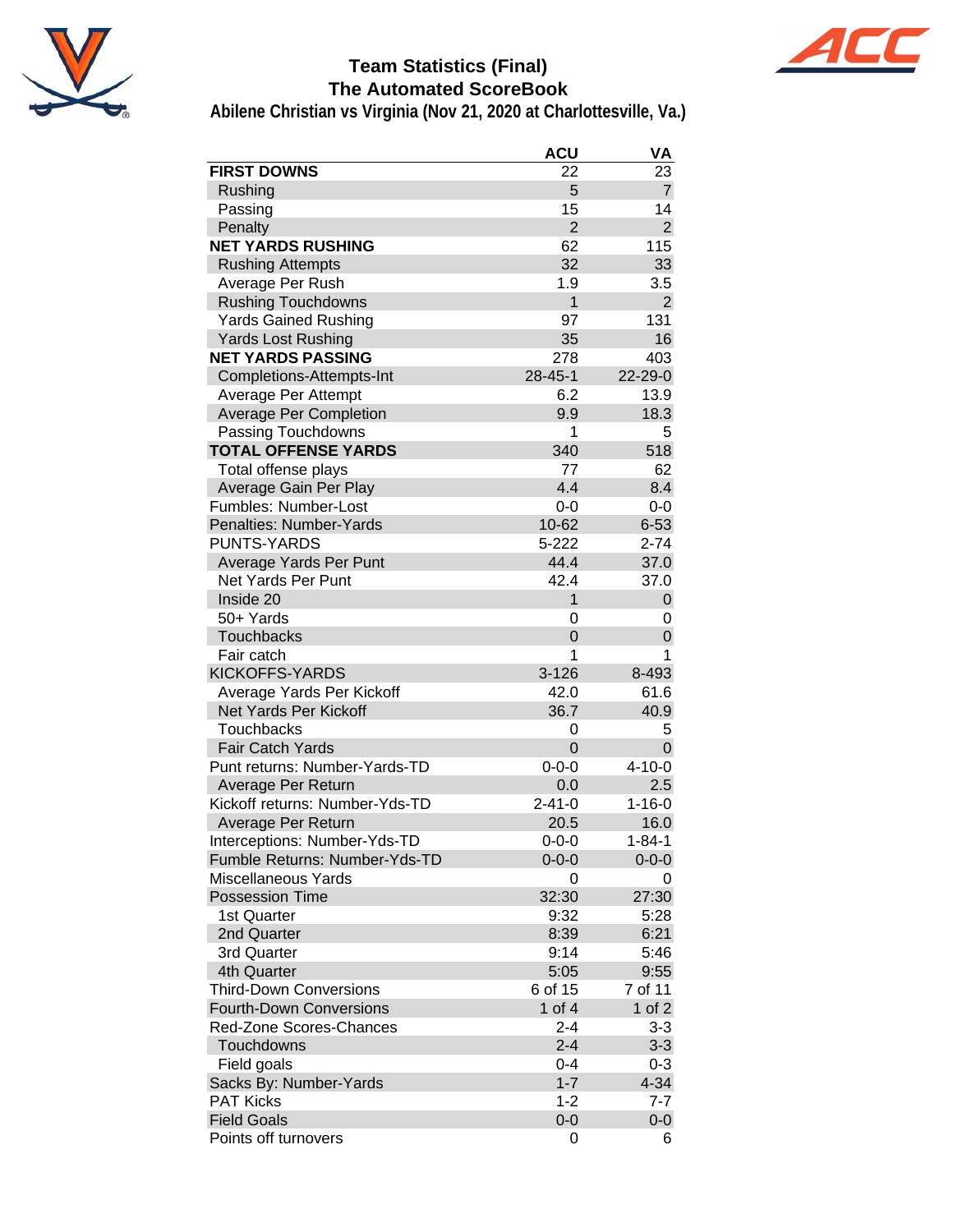

### **Individual Statistics (Final) The Automated ScoreBook**



**Abilene Christian vs Virginia (Nov 21, 2020 at Charlottesville, Va.)**

### **Abilene Christian Virginia**

| <b>Rushing</b>   |     |    | No. Gain Loss | Net TD |          | La | Avg |
|------------------|-----|----|---------------|--------|----------|----|-----|
| Earle, Stone     | 13  | 39 | 19            | 20     | $\Omega$ |    | 1.5 |
| Mansell, Peyton  | 8   | 33 | 15            | 18     |          | 13 | 2.2 |
| McKnight, Robert | 5   | 12 | 1             | 11     |          | 4  | 2.2 |
| White, Tyrese    | 3   |    | O             |        | 0        | 4  | 2.3 |
| Dobbins, Jermiah | 3   | 6  | O             | 6      | 0        | 2  | 2.0 |
| Totals           | 32. | 97 | 35            | 62     |          | 13 | 1.9 |

| Passing             | $C-A-I$       |       | Yds | TD | Long | Sack |
|---------------------|---------------|-------|-----|----|------|------|
| Earle, Stone        | $19-31-0$     |       | 150 | 1  | 20   | 2    |
| Mansell, Peyton     | $9 - 13 - 1$  |       | 128 | 0  | 32   | 2    |
| Team                | $0 - 1 - 0$   |       | O   | 0  |      | 0    |
| Totals              | $28 - 45 - 1$ |       | 278 | 1  | 32   | 4    |
| <b>Receiving</b>    | No.           | Yards | TD  |    | Long |      |
| Clark, Kobe         |               | 81    | 1   |    | 32   |      |
| Lewis, Darius       | 6             | 51    | 0   |    | 16   |      |
| McConnell, L.J.     | 5             | 67    | 0   |    | 20   |      |
| Hohenstein, Branden | 4             | 22    | 0   |    | 8    |      |
|                     |               |       |     |    |      |      |

Brooks-Wess, Jordan 1 12 0 12 McKnight, Robert 1 8 0 8 Johnson, Davion 1 5 0 5 Totals 28 278 1 32

| Rushing                       | No.            | Gain           |         | Loss   |                | <b>Net</b> | TD             | Lg               |          | Avg              |
|-------------------------------|----------------|----------------|---------|--------|----------------|------------|----------------|------------------|----------|------------------|
| <b>Brennan Armstrong</b>      | 6              | 59             |         | 7      |                | 52         | 0              | 33               |          | 8.7              |
| Ronnie Walker Jr.             | 14             |                | 45      | 9      |                | 36         | 0              | 14               |          | 2.6              |
| Shane Simpson                 | 4              |                | 9       | 0      |                | 9          | 2              | 6                |          | $2.2\phantom{0}$ |
| Keytaon Thompson              | 3              |                | 8       | 0      |                | 8          | 0              | 6                |          | 2.7              |
| <b>Lindell Stone</b>          | 2              |                | 5       | 0      |                | 5          | 0              | 5                |          | 2.5              |
| Wayne Taulapapa               | 3              |                | 4       | 0      |                | 4          | 0              | 2                |          | 1.3              |
| Perris Jones                  | 1              |                | 1       | 0      |                | 1          | 0              | 1                |          | 1.0              |
| Totals                        | 33             | 131            |         | 16     |                | 115        | $\overline{2}$ | 33               |          | 3.5              |
| Passing                       |                | C-A-I          |         | Yds    |                | TD         |                | Long             |          | <b>Sack</b>      |
| <b>Brennan Armstrong</b>      |                | 16-23-0        |         |        | 383            | 4          |                | 90               |          | 1                |
| <b>Lindell Stone</b>          |                | $5 - 5 - 0$    |         |        | 23             | 1          |                | 9                |          | 0                |
| Keytaon Thompson              |                | $1 - 1 - 0$    |         |        | -3             | 0          |                | 0                |          | 0                |
| Totals                        |                | 22-29-0        |         |        | 403            | 5          |                | 90               |          | 1                |
| Receiving                     | No.            |                | Yards   |        | TD             |            | Long           |                  |          |                  |
| Tony Poljan                   |                | 5              | 77      |        | 1              |            | 28             |                  |          |                  |
| <b>Billy Kemp IV</b>          |                | 4              | 69      |        | 0              |            | 24             |                  |          |                  |
| Keytaon Thompson              |                | $\overline{c}$ | 66      |        | 1              |            | 56             |                  |          |                  |
| Shane Simpson                 |                | $\overline{c}$ | 22      |        | 0              |            | 14             |                  |          |                  |
| Demick Starling               |                | $\overline{c}$ | 11      |        | 1              |            |                | 9                |          |                  |
| Perris Jones                  |                | $\overline{c}$ |         | 3      | 0              |            |                | 5                |          |                  |
| Lavel Davis Jr.               |                | 1              | 90      |        | 1              |            | 90             |                  |          |                  |
| Ra'Shaun Henry                |                | 1              | 52      |        | 1              |            | 52             |                  |          |                  |
| Hayden Mitchell               |                | 1              |         | 9      | 0              |            |                | 9                |          |                  |
| Terrell Jana                  |                | 1              |         | 7      | 0              |            |                | 7                |          |                  |
| Lindell Stone                 |                | 1              | -3      |        | 0              |            |                | 0                |          |                  |
| Totals                        | 22             |                | 403     |        | 5              |            | 90             |                  |          |                  |
| <b>Punting</b>                | No.            |                | Yds     | Avg    |                | Long       |                | In20             |          | TВ               |
| Nash Griffin                  | $\overline{c}$ |                | 74      | 37.0   |                |            | 39             |                  | 0        | 0                |
| Totals                        | $\overline{2}$ |                | 74      | 37.0   |                |            | 39             |                  | 0        | 0                |
|                               |                | Punt           |         |        | <b>Kickoff</b> |            |                | <b>Intercept</b> |          |                  |
| <b>Returns</b>                | No             | Yds            | Lg      | No     | Yds            |            | Lg             | No               | Yds      | <u>Lg</u>        |
| <b>Billy Kemp IV</b>          | 4              | 10             | 14      | 0      |                | 0          | 0              | 0                | 0        | 0                |
| Perris Jones                  | 0              | 0              | 0       | 1      | 16             |            | 16             | 0                | 0        | 0                |
| D'Sean Perry<br><b>Totals</b> | 0<br>4         | 0<br>10        | 0<br>14 | 0<br>1 | 16             | 0          | 0<br>16        | 1<br>1           | 84<br>84 | 84<br>84         |
|                               |                |                |         |        |                |            |                |                  |          |                  |
| Field goals                   | Qtr            | Time           |         | Dist   |                |            |                | Result           |          |                  |
| Kickoffs                      | No.            |                | Yards   |        | Avg            |            | ТВ             | OВ               |          |                  |
| Justin Duenkel                | 8              |                | 493     |        | 61.6           |            | 5              |                  | 0        |                  |
| All-purpose                   | Run            |                | Rcv     | ΚR     |                | <b>PR</b>  |                | IR               |          | Total            |
| Lavel Davis Jr.               |                | 0              | 90      |        | 0              | 0          |                | 0                |          | 90               |
| D'Sean Perry                  |                | 0              | 0       |        | 0              | 0          |                | 84               |          | 84               |
| <b>Billy Kemp IV</b>          |                | 0              | 69      |        | 0              | 10         |                | 0                |          | 79               |
| Tony Poljan                   |                | 0              | 77      |        | 0              | 0          |                | 0                |          | 77               |
|                               |                |                |         |        |                |            |                |                  |          |                  |

|                 | Punt   | Kickoff |             | Intercept |          |           |    |
|-----------------|--------|---------|-------------|-----------|----------|-----------|----|
| Returns         | No Yds |         | $Lg$ No Yds |           |          | Lg No Yds | Lg |
| Johnson, Davion |        |         | -41         | 25I       |          |           |    |
| Totals          |        |         | 01241       |           | $25$   0 |           |    |

**Punting No. Yds Avg Long In20 TB** Burke, Logan 5 222 44.4 48 1 0 Totals 5 222 44.4 48 1 0

| <b>Field goals</b> | Qtr        | Time  | <b>Dist</b> |           | Result |       | <b>Field goals</b>    | Qtr | Time  | <b>Dist</b> |      | <b>Result</b> |  |
|--------------------|------------|-------|-------------|-----------|--------|-------|-----------------------|-----|-------|-------------|------|---------------|--|
| <b>Kickoffs</b>    | No.        | Yards |             | Ava       | TΒ     | OВ    | <b>Kickoffs</b>       | No. | Yards |             | Ava  | ΤВ            |  |
| Hernandez, Oscar   | 3          | 126   |             | 42.0      | 0      | 0     | <b>Justin Duenkel</b> | 8   | 493   |             | 61.6 | 5             |  |
| All-purpose        | <b>Run</b> | Rcv   | ΚR          | <b>PR</b> | IR     | Total | All-purpose           | Run | Rcv   | ΚR          | РR   | IR            |  |
| Clark, Kobe        |            | 81    | 0           | 0         | 0      | 81    | Lavel Davis Jr.       | 0   | 90    | 0           |      | 0             |  |
| McConnell, L.J.    |            | 67    | 0           | 0         | 0      | 67    | D'Sean Perry          | 0   | 0     | 0           | 0    | 84            |  |
| Lewis, Darius      |            | 51    | 0           | 0         | 0      | 51    | Billy Kemp IV         | 0   | 69    | 0           | 10   | 0             |  |
| Johnson, Davion    |            | 5     | 41          | 0         | 0      | 46    | Tony Poljan           |     | 77    |             |      |               |  |

FUMBLES: Abilene Christian-None. Virginia-None.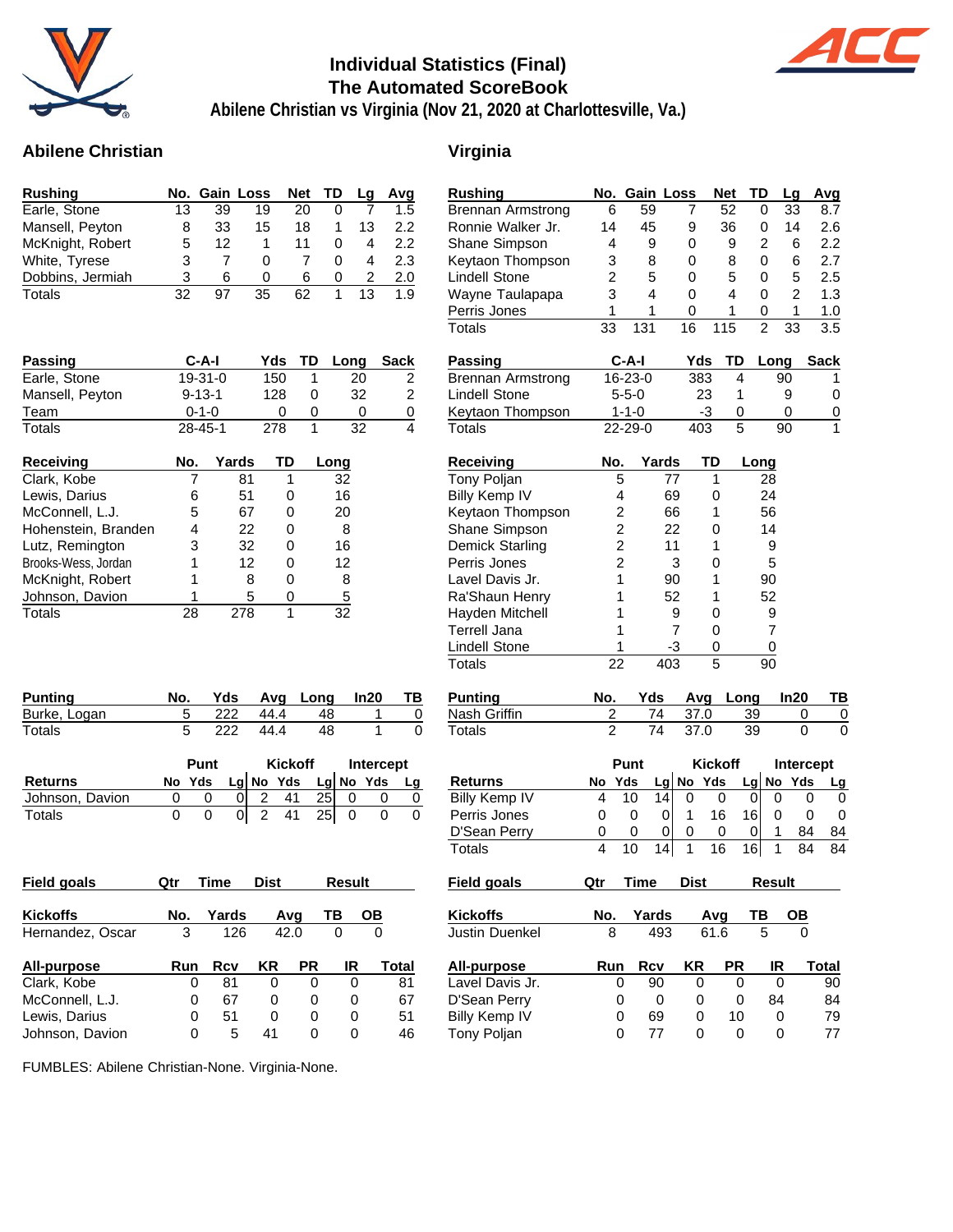

# **Defensive Statistics (Final) The Automated ScoreBook**



| ##              | <b>Abilene Christian</b> | Solo            | Ast                     |                         | <b>Total Sacks-Yds</b>   | <b>TFL-Yds</b>           | FF                                         | FR-Yds                   | Int-Yds                                    | <b>BrUp</b>              | <b>Blks</b>                                          | QBH                      |
|-----------------|--------------------------|-----------------|-------------------------|-------------------------|--------------------------|--------------------------|--------------------------------------------|--------------------------|--------------------------------------------|--------------------------|------------------------------------------------------|--------------------------|
| 47              | Gibbens, Jack            | 3               | $\overline{4}$          | 7                       | $1.0 - 7$                | $2.0 - 9$                | $\blacksquare$                             |                          |                                            |                          |                                                      |                          |
|                 | 2D Satterfield, Chris    | $\overline{2}$  | 5                       | $\overline{7}$          | -                        | -                        |                                            |                          |                                            |                          |                                                      |                          |
|                 | 22 Richardson, Koy       | 3               | 3                       | 6                       | ÷,                       | $\blacksquare$           | $\blacksquare$                             |                          |                                            | $\frac{1}{2}$            | $\blacksquare$                                       |                          |
| 26              | Bullock, Brian           | $\overline{2}$  | $\overline{4}$          | 6                       | $\overline{\phantom{a}}$ |                          | $\overline{\phantom{a}}$                   |                          |                                            | $\overline{\phantom{a}}$ | $\overline{\phantom{a}}$                             |                          |
|                 | 30 Hargrove, Toriano     | 1               | 5                       | 6                       | $\blacksquare$           |                          |                                            |                          |                                            |                          |                                                      |                          |
|                 | 42 Kier, Hunter          | $\mathbf{1}$    | $\overline{4}$          | 5                       | $\overline{\phantom{a}}$ |                          |                                            |                          |                                            |                          | $\blacksquare$                                       |                          |
| 9               | Nwankwo, Chike           | 2               | 2                       | 4                       | $\overline{\phantom{a}}$ | $0.5 - 3$                | $\overline{\phantom{a}}$                   |                          |                                            | ÷,                       | $\overline{\phantom{a}}$                             |                          |
| $\overline{0}$  | Parker, Jairan           | $\overline{0}$  | $\overline{\mathbf{4}}$ | $\overline{4}$          |                          | $0.5 - 2$                |                                            |                          |                                            |                          |                                                      |                          |
|                 | 92 Titre, Quent          | 1               | 2                       | 3                       | $\blacksquare$           |                          | $\overline{\phantom{a}}$                   |                          |                                            | ÷,                       | $\overline{\phantom{a}}$                             |                          |
|                 | 59 Thielen, Jacob        | $\mathbf{1}$    | $\overline{2}$          | 3                       | ÷                        | $\overline{\phantom{a}}$ |                                            |                          |                                            |                          | $\blacksquare$                                       |                          |
| 99              | Obadeyi, Osaretin        | 1               | 2                       | 3                       | $\blacksquare$           | ÷,                       | $\overline{\phantom{a}}$                   | $\blacksquare$           |                                            | $\frac{1}{2}$            | $\blacksquare$                                       |                          |
| 35 <sup>5</sup> | Norman, Ben              | $\mathbf{1}$    | $\overline{2}$          | 3                       | -                        | $1.0 - 3$                |                                            |                          |                                            |                          | -                                                    |                          |
|                 | 58 Brown, Marquez        | 1               | $\mathbf{1}$            | $\overline{c}$          | $\blacksquare$           | $1.0 - 2$                | $\blacksquare$                             |                          |                                            | L,                       | $\blacksquare$                                       |                          |
| 3               | Stapp, Ryan              | $\mathbf{1}$    | $\mathbf{1}$            | $\overline{c}$          | $\overline{\phantom{a}}$ | $\blacksquare$           | $\overline{\phantom{a}}$                   |                          |                                            | $\overline{\phantom{a}}$ | $\overline{\phantom{a}}$                             |                          |
| 40              | Jones, Lakendrick        | 1               | 0                       | 1                       | ÷,                       | $\blacksquare$           |                                            |                          |                                            | $\blacksquare$           |                                                      |                          |
|                 | 90 Johnson, Kadron       | $\mathbf{1}$    | $\overline{0}$          | $\mathbf{1}$            | $\overline{a}$           |                          | $\overline{\phantom{a}}$                   |                          |                                            |                          | $\blacksquare$                                       |                          |
|                 | 97 Morgan, William       | 1               | 0                       | 1                       | $\overline{\phantom{a}}$ |                          | $\blacksquare$                             |                          |                                            | ÷,                       | $\blacksquare$                                       |                          |
|                 | Washington, Shelby       | $\mathbf{1}$    | $\mathbf 0$             | $\mathbf{1}$            | $\overline{\phantom{0}}$ | $\overline{\phantom{a}}$ | $\overline{\phantom{a}}$                   |                          |                                            | $\blacksquare$           |                                                      |                          |
|                 | 98 Jones, Dre            | 0               | $\mathbf{1}$            | 1                       |                          |                          |                                            |                          |                                            |                          | $\overline{\phantom{a}}$                             |                          |
|                 | <b>Totals</b>            | $\overline{24}$ | 42                      | 66                      | $1.0 - 7$                | $5.0 - 19$               | $\overline{0}$                             | $0-0$                    | $0 - 0$                                    | 0                        | $\Omega$                                             | $\mathbf 0$              |
|                 |                          |                 |                         |                         |                          |                          |                                            |                          |                                            |                          |                                                      |                          |
| ##              | Virginia                 | Solo            | Ast                     | Total                   | Sacks-Yds                | <b>TFL-Yds</b>           | FF                                         | FR-Yds                   | Int-Yds                                    | <b>BrUp</b>              | <b>Blks</b>                                          | QBH                      |
| 6               | Nick Jackson             | 4               | $\overline{7}$          | 11                      |                          | $\overline{a}$           | $\blacksquare$                             |                          | ä,                                         | 1                        | $\blacksquare$                                       |                          |
| 0               | Zane Zandier             | 4               | 3                       | $\overline{7}$          | $0.5 - 5$                | $1.0 - 8$                | $\overline{\phantom{a}}$                   |                          | -                                          | ÷.                       |                                                      |                          |
| 9               | Coen King                | 4               | 1                       | 5                       | ä,                       | $0.5 - 3$                |                                            |                          |                                            |                          |                                                      |                          |
| 37              | Darren Klein             | $\overline{2}$  | $\overline{2}$          | 4                       | $\blacksquare$           |                          | $\overline{\phantom{a}}$                   |                          |                                            | $\mathbf{1}$             | $\blacksquare$                                       |                          |
|                 | 56 Matt Gahm             | 2               | $\overline{2}$          | 4                       | $1.0 - 9$                | $2.0 - 11$               | $\blacksquare$                             |                          |                                            | 1                        | $\overline{\phantom{a}}$                             |                          |
| 71              | Olasunkonmi Agunloye     | $\overline{c}$  | $\overline{2}$          | $\overline{4}$          |                          |                          |                                            |                          |                                            | $\blacksquare$           |                                                      |                          |
|                 | 22 Robert Snyder         | 3               | 0                       | 3                       | $1.0 - 10$               | $1.0 - 10$               | $\overline{\phantom{a}}$                   |                          |                                            | ÷,                       | $\overline{\phantom{a}}$                             |                          |
|                 | 14 Antonio Clary         | $\overline{c}$  | $\mathbf{1}$            | 3                       | $\overline{\phantom{a}}$ | $\overline{\phantom{a}}$ | $\overline{\phantom{a}}$                   |                          |                                            |                          | $\blacksquare$                                       |                          |
| 8               | Darrius Bratton          | $\overline{c}$  | $\mathbf{1}$            | 3                       | $\blacksquare$           | $\blacksquare$           | $\blacksquare$                             | $\blacksquare$           | $\overline{\phantom{a}}$                   | $\frac{1}{2}$            | $\blacksquare$                                       |                          |
| 30 <sup>°</sup> | D'Angelo Amos            | $\mathbf{1}$    | $\overline{c}$          | 3                       | $\overline{\phantom{a}}$ |                          | $\overline{\phantom{a}}$                   |                          |                                            | -                        | -                                                    |                          |
|                 | 53 Hunter Stewart        | 0               | 3                       | 3                       | ÷,                       |                          | $\blacksquare$                             |                          |                                            |                          | $\blacksquare$                                       |                          |
|                 | 43 Elliott Brown         | $\overline{c}$  | 0                       | $\overline{c}$          | $\overline{\phantom{a}}$ | $1.0 - 1$                | $\overline{\phantom{a}}$                   |                          | $\overline{\phantom{a}}$                   | $\mathbf{1}$             | $\overline{\phantom{a}}$                             |                          |
|                 | 34 Donovan Johnson       | 2               | 0                       | $\overline{c}$          |                          |                          |                                            |                          |                                            |                          |                                                      |                          |
|                 | 40 Chayce Chalmers       | $\overline{2}$  | $\overline{0}$          | $\overline{c}$          | $\overline{a}$           |                          | $\blacksquare$                             |                          |                                            |                          | $\blacksquare$                                       |                          |
|                 | 95 Adeeb Atariwa         | 1               | 1                       | $\overline{\mathbf{c}}$ | $\overline{\phantom{a}}$ | ÷,                       | $\overline{\phantom{a}}$                   |                          |                                            | $\overline{\phantom{0}}$ | $\overline{\phantom{a}}$                             |                          |
|                 | 76 Jordan Redmond        | $\mathbf{1}$    | $\mathbf{1}$            | $\overline{c}$          | $\overline{\phantom{0}}$ |                          |                                            |                          |                                            |                          |                                                      |                          |
| 7               | Noah Taylor              | 0               | $\overline{\mathbf{c}}$ | $\overline{2}$          | $0.5 - 5$                | $0.5 - 5$                |                                            |                          |                                            |                          | $\overline{\phantom{a}}$                             |                          |
|                 | 15 De'Vante Cross        | $\overline{0}$  | $\overline{c}$          | $\overline{2}$          | $\overline{\phantom{a}}$ | $\overline{\phantom{a}}$ |                                            |                          |                                            |                          |                                                      |                          |
| 1               | Nick Grant               | 1               | 0                       | 1                       | $\overline{\phantom{a}}$ |                          |                                            |                          |                                            |                          |                                                      |                          |
|                 | 51 Jake Dewease          | 1               | $\pmb{0}$               | 1                       | -                        | -                        | $\overline{\phantom{a}}$                   | $\overline{\phantom{a}}$ | $\blacksquare$                             | ۰                        | ٠                                                    |                          |
|                 | 41 D'Sean Perry          | 1               | $\mathsf{O}\xspace$     | 1                       | $\blacksquare$           | $\blacksquare$           | $\blacksquare$                             | $\blacksquare$           | $1 - 84$                                   | $\blacksquare$           | $\blacksquare$                                       | ÷,                       |
|                 | 38 Elijah Gaines         | $\mathbf{1}$    | $\mathsf 0$             | $\mathbf{1}$            | $1.0 - 5$                | $1.0 - 5$                | $\overline{\phantom{a}}$                   | $\overline{\phantom{a}}$ | $\overline{\phantom{a}}$                   | $\overline{\phantom{a}}$ |                                                      |                          |
|                 | 91 Mandy Alonso          | 0               | $\mathbf 1$             | 1                       | $\overline{\phantom{0}}$ | $\blacksquare$           | $\overline{\phantom{a}}$                   | $\blacksquare$           | $\blacksquare$                             | ä,                       | $\overline{\phantom{a}}$<br>$\overline{\phantom{a}}$ | ÷,<br>÷,                 |
|                 | 11 Charles Snowden       | 0               | $\mathbf{1}$            | $\mathbf{1}$            | $\blacksquare$           | $\blacksquare$           |                                            |                          |                                            | ÷,                       |                                                      |                          |
|                 | 32 Josh Ahern            | 0               | 1                       | 1                       | $\blacksquare$           | $\blacksquare$           | $\overline{\phantom{a}}$<br>$\blacksquare$ | $\blacksquare$           | $\overline{\phantom{a}}$<br>$\blacksquare$ | 1                        | $\overline{\phantom{a}}$                             | $\overline{\phantom{0}}$ |
|                 | 23 Heskin Smith          | 0               | $\mathbf{1}$            | $\mathbf{1}$            | $\overline{\phantom{a}}$ | $\overline{\phantom{a}}$ | $\overline{\phantom{a}}$                   | $\blacksquare$           | $\overline{\phantom{a}}$                   |                          | $\blacksquare$                                       | $\overline{\phantom{a}}$ |
|                 | Totals                   | $\overline{38}$ | $\overline{34}$         | $\overline{72}$         | $4.0 - 34$               | $7.0 - 43$               | $\mathsf{O}\xspace$                        | $0-0$                    | $1 - 84$                                   | $\overline{5}$           | $\pmb{0}$                                            | $\pmb{0}$                |
|                 |                          |                 |                         |                         |                          |                          |                                            |                          |                                            |                          |                                                      |                          |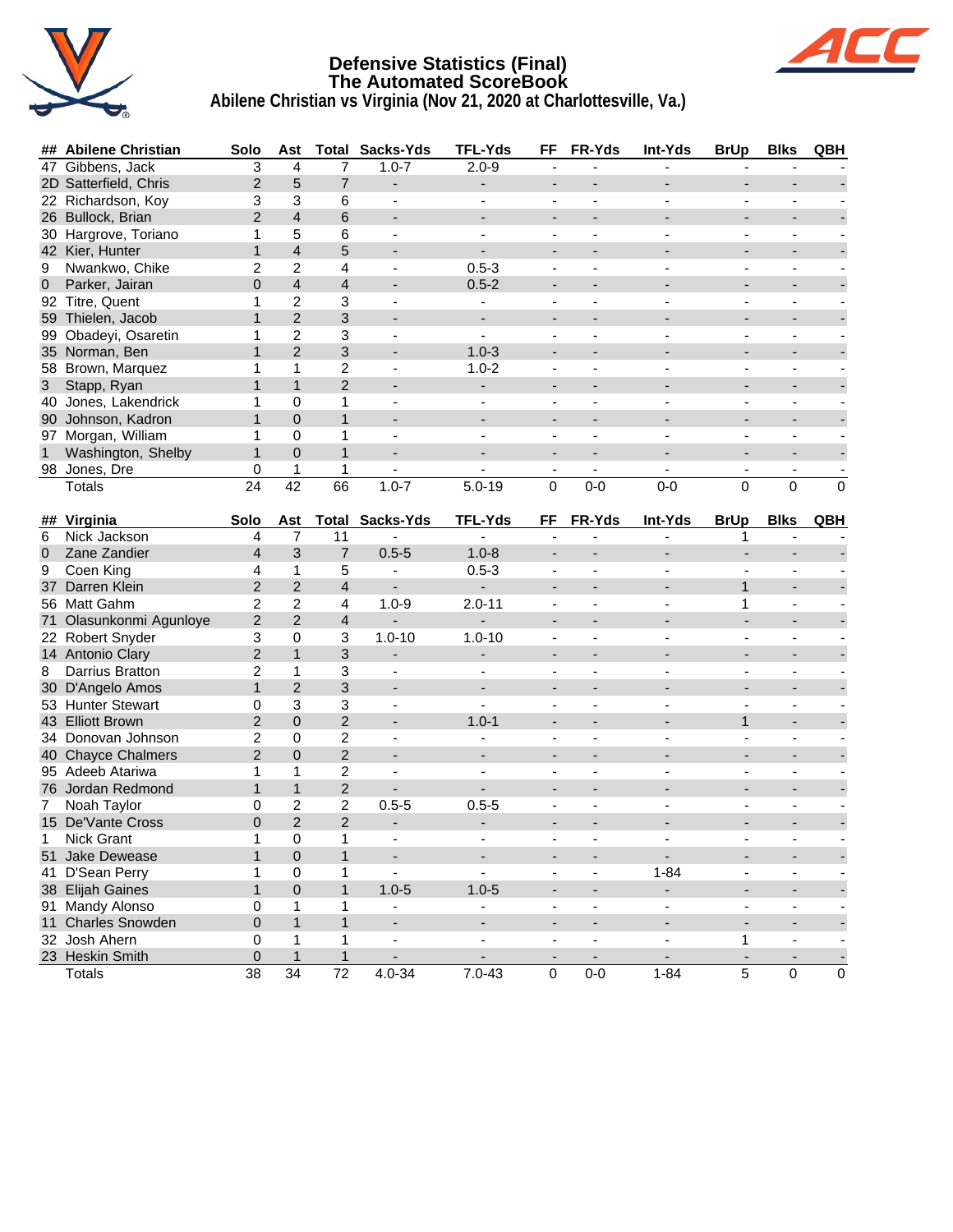

#### **Participation Report (Final) The Automated ScoreBook**



**Abilene Christian vs Virginia (Nov 21, 2020 at Charlottesville, Va.)**

#### **Abilene Christian**

#### **Virginia**

|           | ##           | <b>OFFENSE</b>      | Pos         | ##             | <b>OFFENSE</b>           |
|-----------|--------------|---------------------|-------------|----------------|--------------------------|
| LT.       | 68           | Crisp, Jon          | WR          | 13             | <b>Terrell Jana</b>      |
| LG        | 69           | Parmelly, Kade      | LT          | 54             | Ryan Nelson              |
| C.        | 53           | Russolillo, Nico    | LG          | 52             | Joe Bissinger            |
| RG        | 72           | Hendrix, Kage       | C.          | 55             | Olusegun Oluwatimi       |
| RT        | 67           | Tate, Wyatt         | RG          | 69             | <b>Chris Glaser</b>      |
| QB        | 16           | Earle, Stone        | RT          | 72             | Ryan Swoboda             |
| TE.       | 18           | Hohenstein, Branden | ТE          | 87             | <b>Tony Poljan</b>       |
| WR        | 88           | Clark, Kobe         | QB          | 5              | <b>Brennan Armstrong</b> |
| WR        | 80           | Lewis, Darius       | TB          | 31             | Shane Simpson            |
| WR        | $\mathbf{7}$ | Brooks-Wess, Jordan | WR          | 4              | <b>Billy Kemp IV</b>     |
| <b>RB</b> | 21           | Dobbins, Jermiah    | <b>WR</b>   | 81             | Lavel Davis Jr.          |
|           |              |                     |             |                |                          |
| Pos       | ##           | <b>DEFENSE</b>      | Pos         | ##             | <b>DEFENSE</b>           |
|           |              |                     |             |                |                          |
| DE        | 45           | Paup, Jordan        | <b>LE</b>   | 95             | Adeeb Atariwa            |
| DT        | 92           | Titre, Quent        | <b>RE</b>   | 91             | Mandy Alonso             |
| DT        | 97           | Morgan, William     | <b>SLB</b>  | $\overline{7}$ | Noah Taylor              |
| DE        | 91           | Freeny, Garviea     | <b>BLB</b>  | 6              | Nick Jackson             |
| LB        | 45           | Paup, Jordan        | MLB         | 0              | Zane Zandier             |
| LB        | 42           | Kier, Hunter        | <b>WLB</b>  | 11             | <b>Charles Snowden</b>   |
| LB        | 30           | Hargrove, Toriano   | FC          | 1              | Nick Grant               |
| S         | 1            | Washington, Shelby  | DB          | 14             | Antonio Clary            |
| СB        | 2D           | Satterfield, Chris  | <b>SABR</b> | 9              | Coen King                |
| СB        | 3            | Stapp, Ryan         | FS          | 30             | D'Angelo Amos            |

Abilene Christian: 0-Parker, Jairan, 2-Mansell, Peyton, 2R-Perry, Conrad, 4S-Inness, Dustin, 4-McConnell, L.J., 5-Robinson, Byron, 9-Nwankwo, Chike, 13-Goffney, Austin, 22-Richardson, Koy, 23-Stokes, Kam, 24-White, Tyrese, 27-Burke, Logan, 31-McKnight, Robert, 35-Norman, Ben, 36-Stafford, Rece, 37-Zepeda, Blair, 39-Egbo, Anthony, 40-Jones, Lakendrick, 43-Thompson, Brock, 46-Graham, Gage, 47-Gibbens, Jack, 50-Hart, Damion, 54-Stone, David, 56-Knox, Truett, 58-Brown, Marquez, 59-Thielen, Jacob, 61-Melrose, Mitchell, 63-Jackson, Grant, 66-Howerton, Dylan, 81-Caldwell, Noah, 84-Miles, Grant, 85-Hernandez, Oscar, 86-Lutz, Remington, 87-Johnson, Davion, 90-Johnson, Kadron, 98-Jones, Dre, 99-Obadeyi, Osaretin.

Virginia: 2-Nash Griffin, 8-Darrius Bratton, 10-Perris Jones, 17-Ra'Shaun Henry, 18-Hayden Mitchell, 20-Ronnie Walker Jr., 21-Wayne Taulapapa, 22-Robert Snyder, 23-Heskin Smith, 26-Brian Delaney, 32-Josh Ahern, 34-Donovan Johnson, 36-Lindell Stone, 37-Darren Klein, 38-Elijah Gaines, 40-Chayce Chalmers, 41-D'Sean Perry, 43-Elliott Brown, 45-Nusi Malani, 47-T.C. Harrison, 49-Sackett Wood Jr., 50-Tommy Christ, 51-Jake Dewease, 53-Hunter Stewart, 56-Matt Gahm, 57-Tucker Finkelston, 59-Danny Caracciolo, 65-Jonathan Leech, 66-Justin Duenkel, 67-Derek Devine, 70-Bobby Haskins, 71-Olasunkonmi Agunloye, 76-Jordan Redmond, 80-Jalen Harrison, 82-Demick Starling, 83-Josh Clifford, 84-Mike Kosar, 85-Grant Misch, 90-Jahmeer Carter, 99-Keytaon Thompson.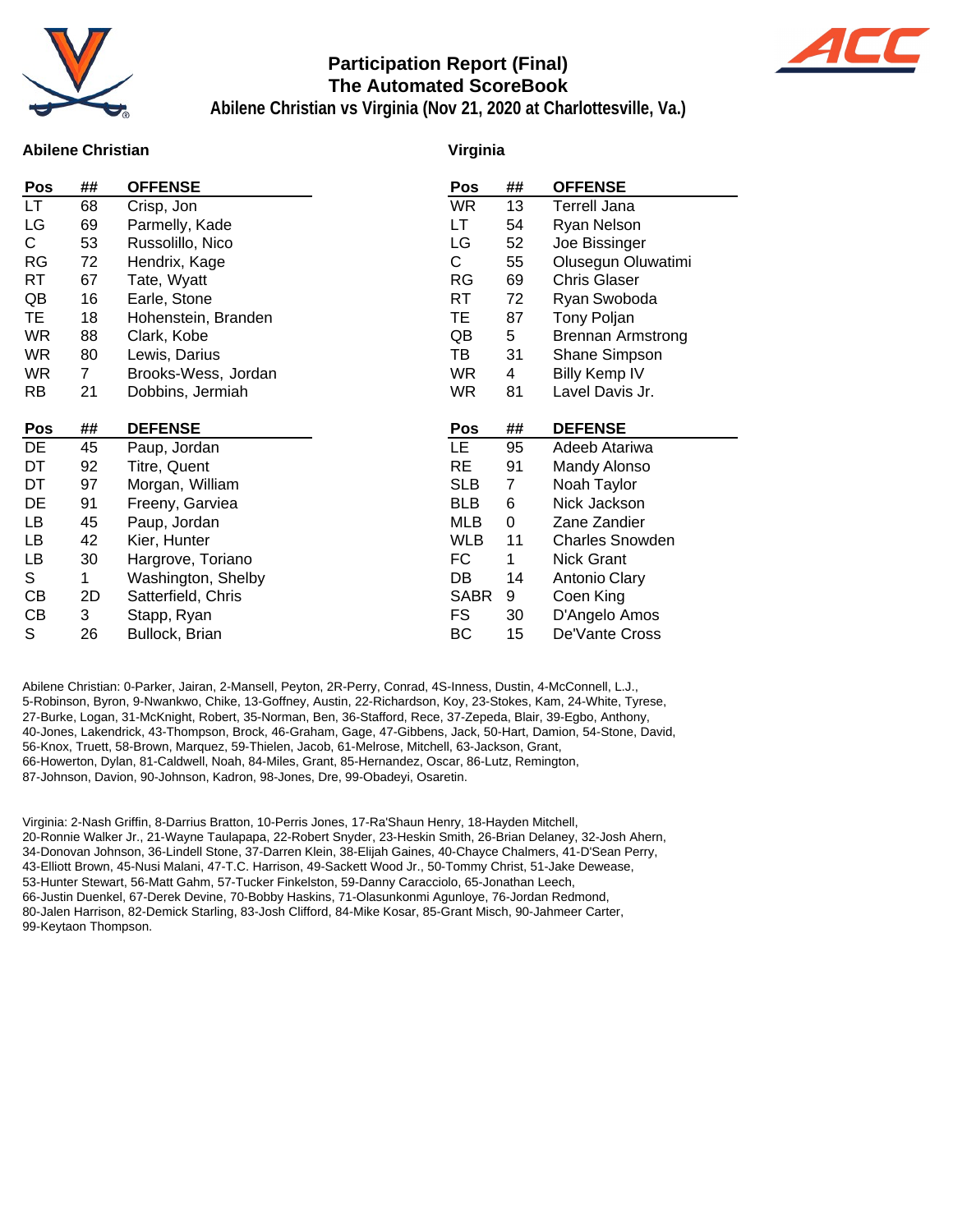

## **Drive Chart (By Team) (Final) The Automated ScoreBook**



|            |                 |      | <b>Drive Started</b> |                 |                |       | <b>Drive Ended</b> | <b>Consumed</b>                       |            |
|------------|-----------------|------|----------------------|-----------------|----------------|-------|--------------------|---------------------------------------|------------|
| Team       | Qtr             | Spot | Time                 | <b>Obtained</b> | Spot           | Time  | <b>How lost</b>    | Yds<br>ΡI<br>$\sim$                   | <b>TOP</b> |
| <b>ACU</b> | 1st             | A37  | 13:01                | Downs           | V19            | 09:20 | Downs              | 44<br>11<br>۰.                        | 3:41       |
| <b>ACU</b> |                 | A38  | 08:23                | Punt            | A46            | 07:01 | Punt               | $4 - 8$                               | 1:22       |
| <b>ACU</b> |                 | A25  | 04:40                | Kickoff         | IA50           | 00:11 | Punt               | - 25<br>8                             | 4:29       |
| <b>ACU</b> | 2 <sub>nd</sub> | A25  | 15:00                | <b>Kickoff</b>  | IA19           | 13:44 | Punt               | 3<br>(6)<br>$\overline{\phantom{a}}$  | 1:16       |
| <b>ACU</b> |                 | A25  | 07:53                | Kickoff         | V <sub>0</sub> | 00:30 | *TOUCHDOWN         | 14<br>- 75                            | 7:23       |
| <b>ACU</b> | 3rd             | A25  | 15:00                | <b>Kickoff</b>  | A32            | 12:58 | Punt               | $5 - 7$                               | 2:02       |
| <b>ACU</b> |                 | A25  | 11:18                | Kickoff         | V48            | 09:14 | Downs              | - 27<br>6                             | 2:04       |
| <b>ACU</b> |                 | A16  | 09:06                | <b>Kickoff</b>  | V34            | 05:29 | <b>Downs</b>       | 8<br>$-50$                            | 3:37       |
| <b>ACU</b> |                 | A27  | 03:25                | Punt            | IA14           | 01:54 | Punt               | 3<br>(13)<br>$\overline{\phantom{a}}$ | 1:31       |
| <b>ACU</b> | 4th             | lA27 | 05:57                | <b>Kickoff</b>  | lV00           | 01:26 | *TOUCHDOWN         | 10 <sup>°</sup><br>$-73$              | 4:31.      |
| <b>ACU</b> |                 | A40  | 00:34                | Kickoff         | V16            | 00:00 | Interception       | 5<br>44                               | 0:34       |

|                          | 1st   | 2nd     | 3rd     | 4th     | 1st         | 2nd     |          |
|--------------------------|-------|---------|---------|---------|-------------|---------|----------|
| <b>Abilene Christian</b> | Qtr   | Qtr     | Qtr     | Qtr     | <b>Half</b> | Half    | Total    |
| Time of possession       | 09:32 | 08:39   | 09:14   | 05:05   | 18:11       | 14:19   | 32:30    |
| 3rd down conversions     | $3-6$ | $2 - 3$ | 0-4     | $1 - 2$ | $5-9$       | 1-6     | $6 - 15$ |
| Average field position   | A31   | A25     | A23     | A33     | A30         | A26     | A28      |
| 4th down conversions     | ი-1   | 0-0     | $0 - 2$ | 1-1     | $0 - 1$     | $1 - 3$ | 1-4      |

|           |                 |                 |       | <b>Drive Started</b> |                |       | <b>Drive Ended</b>       | <b>Consumed</b>                       |            |  |  |
|-----------|-----------------|-----------------|-------|----------------------|----------------|-------|--------------------------|---------------------------------------|------------|--|--|
| Team      | Qtr             | Spot            | Time  | <b>Obtained</b>      | Spot           | Time  | <b>How lost</b>          | - Yds<br>ΡI                           | <b>TOP</b> |  |  |
| VA        | 1st             | V44             | 15:00 | Kickoff              | lA37           | 13:01 | Downs                    | 6<br>19<br>$\sim$                     | 1:59       |  |  |
| <b>VA</b> |                 | V <sub>19</sub> | 09:20 | Downs                | V27            | 08:23 | Punt                     | 3<br>- 8                              | 0:57       |  |  |
| VA        |                 | V20             | 07:01 | Punt                 | IA00           | 04:40 | <i><b>*TOUCHDOWN</b></i> | 80<br>5 -                             | 2:21       |  |  |
| <b>VA</b> |                 | V10             | 00:11 | Punt                 | IA00           | 00:00 | <i><b>*TOUCHDOWN</b></i> | $1 - 90$                              | 0:11       |  |  |
| VA        | 2 <sub>nd</sub> | V39             | 13:44 | Punt                 | A00            | 07:53 | <i><b>*TOUCHDOWN</b></i> | 14<br>-61<br>$\overline{\phantom{a}}$ | 5:51       |  |  |
| VA        |                 | V36             | 00:30 | Kickoff              | IA00           | 15:00 | <i><b>*TOUCHDOWN</b></i> | $5 - 64$                              | 0:30       |  |  |
| VA        | 3rd             | IV17            | 12:58 | Punt                 | A00            | 11:18 | <i><b>*TOUCHDOWN</b></i> | - 83<br>5.                            | 1:40       |  |  |
| <b>VA</b> |                 | V48             | 09:14 | Downs                | IA00           | 09:06 | <i><b>*TOUCHDOWN</b></i> | $1 - 52$                              | 0:08       |  |  |
| VA        |                 | V34             | 05:29 | Downs                | V34            | 03:25 | Punt                     | 3<br>- 0                              | 2:04       |  |  |
| <b>VA</b> |                 | V31             | 01:54 | Punt                 | A00            | 05:57 | <i><b>*TOUCHDOWN</b></i> | 17<br>$-69$                           | 10:57.     |  |  |
| VA        | 4th             | V05             | 01:26 | Kickoff              | V <sub>0</sub> | 00:34 | *SAFETY                  | $- (5)$<br>2                          | 0:52       |  |  |
| VA        |                 | IA00            | 00:00 | Interception         | A00            | 00:00 | *TOUCHDOWN               | $\Omega$<br>$-0$                      | 0:00       |  |  |

|                        | 1st     | 2nd     | 3rd     | 4th     | 1st     | 2nd             |         |
|------------------------|---------|---------|---------|---------|---------|-----------------|---------|
| Virginia               | Qtr     | Qtr     | Qtr     | Qtr     | Half    | Half            | Total   |
| Time of possession     | 05:28   | 06:21   | 05:46   | 09:55   | 11:49   | 15:41           | 27:30   |
| 3rd down conversions   | $0 - 2$ | $3 - 4$ | $2 - 3$ | $2 - 2$ | $3-6$   | 4-5             | 7-11    |
| Average field position | V23     | V37     | V32     | V05     | V28     | V <sub>27</sub> | V27     |
| 4th down conversions   | 0-1     | 1-1     | 0-0     | $0 - 0$ | $1 - 2$ | $0 - 0$         | $1 - 2$ |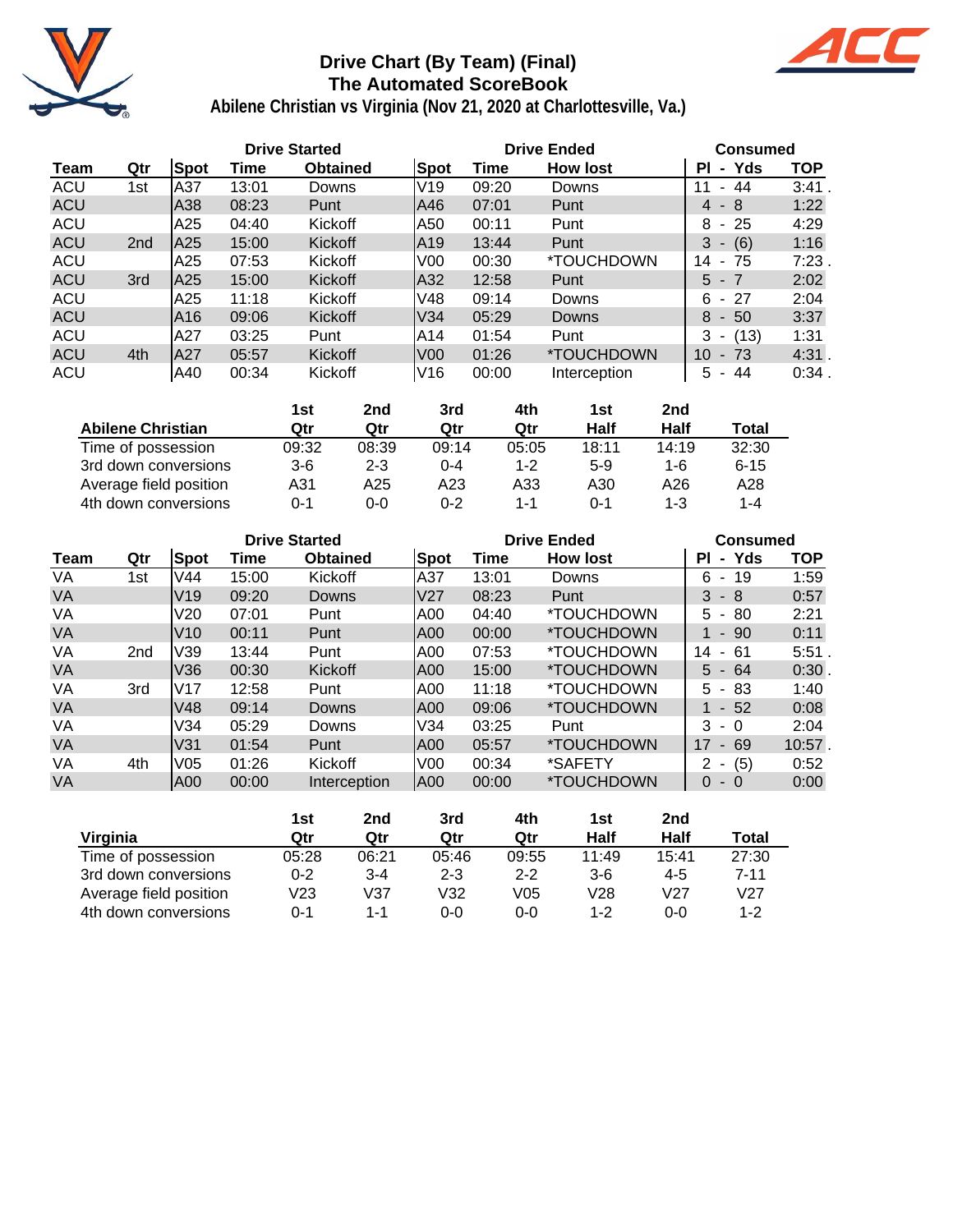

### **Drive Chart (By Quarter) (Final) The Automated ScoreBook**



|            |     |      | <b>Drive Started</b> |                 |                 |       | <b>Drive Ended</b> | <b>Consumed</b>                                 |            |  |  |
|------------|-----|------|----------------------|-----------------|-----------------|-------|--------------------|-------------------------------------------------|------------|--|--|
| Team       | Qtr | Spot | Time                 | <b>Obtained</b> | <b>Spot</b>     | Time  | <b>How lost</b>    | Yds<br>ΡI<br>$\blacksquare$                     | <b>TOP</b> |  |  |
| VA         | 1st | V44  | 15:00                | Kickoff         | A37             | 13:01 | Downs              | $6 - 19$                                        | 1:59       |  |  |
| <b>ACU</b> |     | A37  | 13:01                | Downs           | V19             | 09:20 | Downs              | 44<br>11<br>$\overline{\phantom{a}}$            | 3:41.      |  |  |
| VA         |     | V19  | 09:20                | Downs           | V27             | 08:23 | Punt               | 3<br>- 8                                        | 0:57       |  |  |
| <b>ACU</b> |     | A38  | 08:23                | Punt            | A46             | 07:01 | Punt               | $-8$<br>$\overline{4}$                          | 1:22       |  |  |
| VA         |     | V20  | 07:01                | Punt            | A00             | 04:40 | *TOUCHDOWN         | 5<br>80<br>$\overline{\phantom{a}}$             | 2:21       |  |  |
| <b>ACU</b> |     | A25  | 04:40                | Kickoff         | A50             | 00:11 | Punt               | 8<br>25<br>$\sim$                               | 4:29       |  |  |
| VA.        |     | V10  | 00:11                | Punt            | A00             | 00:00 | *TOUCHDOWN         | 90<br>1<br>$\blacksquare$                       | 0:11       |  |  |
| <b>ACU</b> | 2nd | A25  | 15:00                | Kickoff         | A19             | 13:44 | Punt               | 3<br>(6)                                        | 1:16       |  |  |
| VA         |     | V39  | 13:44                | Punt            | A00             | 07:53 | *TOUCHDOWN         | 61<br>14<br>$\blacksquare$                      | 5:51.      |  |  |
| <b>ACU</b> |     | A25  | 07:53                | Kickoff         | V <sub>00</sub> | 00:30 | *TOUCHDOWN         | 14<br>75<br>$\overline{\phantom{a}}$            | 7:23       |  |  |
| VA         |     | V36  | 00:30                | Kickoff         | A00             | 15:00 | *TOUCHDOWN         | 5<br>64<br>$\sim$                               | 0:30       |  |  |
| <b>ACU</b> | 3rd | A25  | 15:00                | Kickoff         | A32             | 12:58 | Punt               | 5<br>$-7$                                       | 2:02       |  |  |
| VA         |     | V17  | 12:58                | Punt            | A00             | 11:18 | *TOUCHDOWN         | 83<br>5<br>$\sim$                               | 1:40       |  |  |
| <b>ACU</b> |     | A25  | 11:18                | Kickoff         | V48             | 09:14 | Downs              | 27<br>6<br>$\sim$                               | 2:04       |  |  |
| VA         |     | V48  | 09:14                | Downs           | A00             | 09:06 | *TOUCHDOWN         | 52<br>1<br>$\sim$                               | 0:08       |  |  |
| <b>ACU</b> |     | A16  | 09:06                | Kickoff         | V34             | 05:29 | <b>Downs</b>       | 8<br>$-50$                                      | 3:37       |  |  |
| VA         |     | V34  | 05:29                | Downs           | V34             | 03:25 | Punt               | 3<br>$\overline{0}$<br>$\overline{\phantom{a}}$ | 2:04       |  |  |
| <b>ACU</b> |     | A27  | 03:25                | Punt            | A14             | 01:54 | Punt               | 3<br>(13)<br>$\blacksquare$                     | 1:31       |  |  |
| VA         |     | V31  | 01:54                | Punt            | A00             | 05:57 | *TOUCHDOWN         | 17<br>69<br>$\blacksquare$                      | $10:57$ .  |  |  |
| <b>ACU</b> | 4th | A27  | 05:57                | Kickoff         | V <sub>00</sub> | 01:26 | *TOUCHDOWN         | 10<br>$-73$                                     | 4:31.      |  |  |
| VA         |     | V05  | 01:26                | Kickoff         | V00             | 00:34 | *SAFETY            | (5)<br>$2 -$                                    | 0:52       |  |  |
| <b>ACU</b> |     | A40  | 00:34                | Kickoff         | V16             | 00:00 | Interception       | 5<br>- 44                                       | 0:34.      |  |  |
| VA         |     | A00  | 00:00                | Interception    | A00             | 00:00 | *TOUCHDOWN         | $\Omega$<br>$-0$                                | 0:00       |  |  |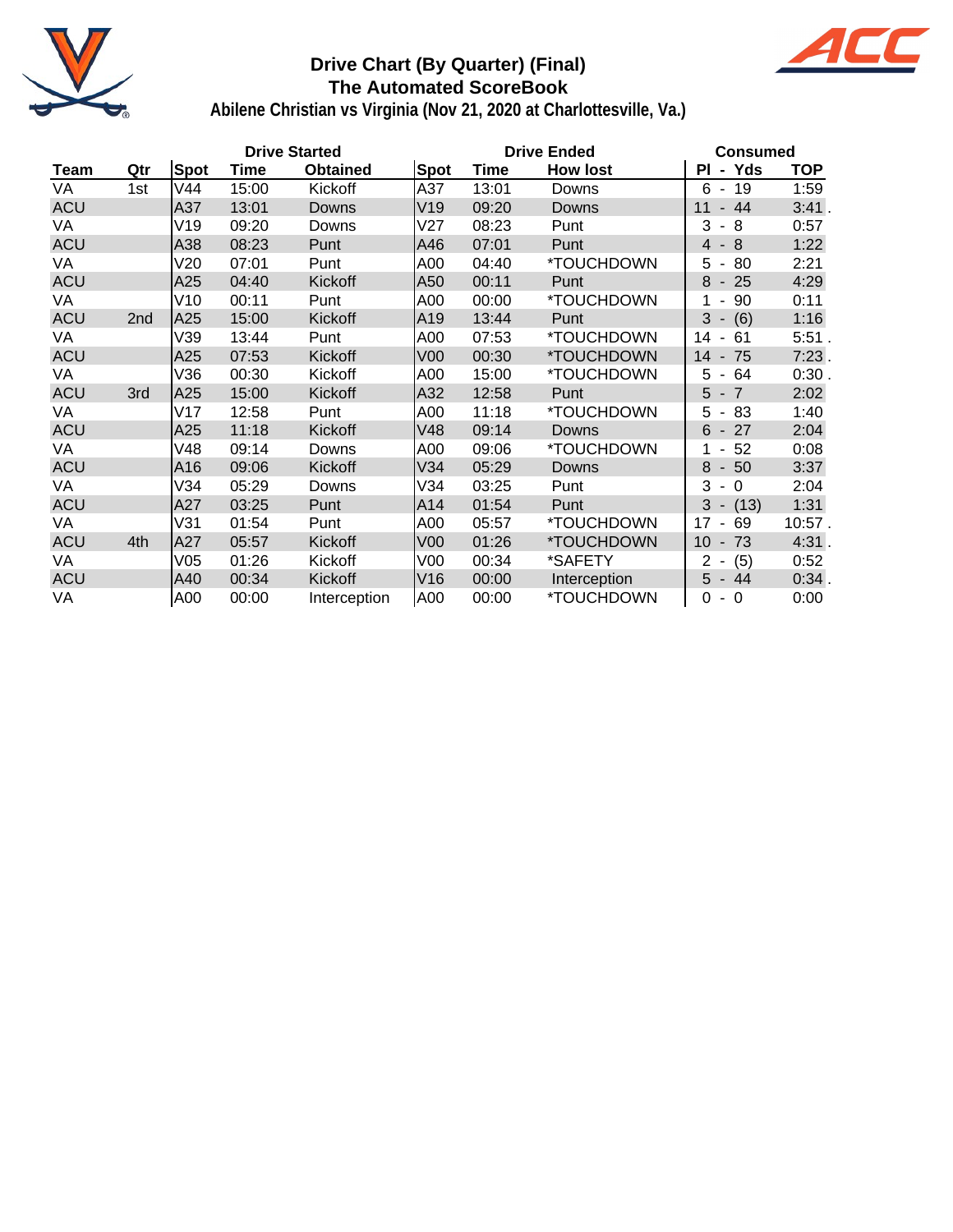

## **Play-by-Play Summary (1st quarter)**



|         |                            |                                              | ACU wins the toss and defers. Virginia to defend North Endzone<br>Hernandez, Oscar kickoff 37 yards to the VA28, Perris Jones return 16 yards to the VA44,                    |                |
|---------|----------------------------|----------------------------------------------|-------------------------------------------------------------------------------------------------------------------------------------------------------------------------------|----------------|
|         |                            | 1-10 VA 44                                   | out-of-bounds.<br>Brennan Armstrong pass complete to Shane Simpson for 8 yards to the ACU48 (Satterfield,                                                                     |                |
|         | $2 - 2$                    | ACU <sub>48</sub>                            | Chris; Bullock, Brian).<br>Shane Simpson rush for 6 yards to the ACU42, 1ST DOWN VA (Hargrove, Toriano: Gibbens,                                                              | R1             |
|         | 1-10                       | ACU 42                                       | Jack).<br>Brennan Armstrong pass complete to Billy Kemp IV for 5 yards to the ACU37 (Satterfield,                                                                             |                |
|         | $2-5$                      | ACU 37                                       | Chris).<br>Brennan Armstrong pass incomplete to Ra'Shaun Henry.                                                                                                               |                |
|         | 3-5                        | ACU 37<br>ACU 37                             | Keytaon Thompson rush for no gain to the ACU37 (Bullock, Brian; Richardson, Koy).                                                                                             |                |
|         | 4-5                        |                                              | Brennan Armstrong pass incomplete to Lavel Davis Jr<br>6 plays, 19 yards, 1:59                                                                                                |                |
|         |                            |                                              | ABILENE CHRISTIAN drive start at 13:01.                                                                                                                                       |                |
|         | 1-10 ACU 37                |                                              | Earle, Stone rush for 1 yard to the ACU38 (Zane Zandier; De'Vante Cross).                                                                                                     |                |
| 2-9     | ACU 38                     |                                              | Earle, Stone pass incomplete to Hohenstein, Branden.                                                                                                                          |                |
| 3-9     | ACU 38                     |                                              | Earle, Stone pass complete to Clark, Kobe for 13 yards to the VA49, 1ST DOWN ACU (Coen<br>King).                                                                              | P1             |
|         | 1-10 VA 49                 |                                              | Earle, Stone pass complete to McConnell, L.J. for 10 yards to the VA39, 1ST DOWN ACU,<br>out-of-bounds (Nick Grant).                                                          | P <sub>2</sub> |
| 2-1     | 1-10 VA 39                 |                                              | Earle, Stone pass complete to Lewis, Darius for 9 yards to the VA30 (Zane Zandier).                                                                                           |                |
| $3 - 1$ | VA 30<br><b>VA 30</b>      |                                              | Earle, Stone pass incomplete to Hohenstein, Branden.<br>Earle, Stone rush for 4 yards to the VA26, 1ST DOWN ACU (Nick Jackson;Charles Snowden).                               | R <sub>3</sub> |
|         | 1-10 VA 26                 |                                              | Dobbins, Jermiah rush for 2 yards to the VA24 (Nick Jackson; Adeeb Atariwa).                                                                                                  |                |
| 2-8     | <b>VA 24</b>               |                                              | Earle, Stone pass incomplete to Lewis, Darius.                                                                                                                                |                |
| $3 - 8$ | VA 24                      |                                              | Timeout Abilene Christian, clock 10:01.                                                                                                                                       |                |
| $3 - 8$ | VA 24                      |                                              | Earle, Stone pass complete to Clark, Kobe for 5 yards to the VA19 (Antonio Clary).                                                                                            |                |
| $4 - 3$ | <b>VA 19</b>               |                                              | Earle, Stone pass incomplete to Lutz, Remington (Nick Jackson).                                                                                                               |                |
|         |                            |                                              | 11 plays, 44 yards, 3:41                                                                                                                                                      |                |
|         |                            | VIRGINIA drive start at 09:20.<br>1-10 VA 19 | Brennan Armstrong pass complete to Terrell Jana for 7 yards to the VA26 (Kier, Hunter).                                                                                       |                |
|         | $2 - 3$                    | VA 26                                        | Shane Simpson rush for 1 yard to the VA27 (Gibbens, Jack; Titre, Quent).                                                                                                      |                |
|         | $3 - 2$                    | <b>VA 27</b>                                 | Brennan Armstrong pass incomplete to Tony Poljan.                                                                                                                             |                |
|         | 4-2                        | VA 27                                        | Nash Griffin punt 35 yards to the ACU38, downed.                                                                                                                              |                |
|         |                            |                                              | 3 plays, 8 yards, 0.57                                                                                                                                                        |                |
|         |                            |                                              | ABILENE CHRISTIAN drive start at 08:23.                                                                                                                                       |                |
|         | 1-10 ACU 38                |                                              | Earle, Stone pass complete to Lutz, Remington for 10 yards to the ACU48, 1ST DOWN ACU<br>(Nick Jackson).                                                                      | P <sub>4</sub> |
|         | 1-10 ACU 48<br>2-10 ACU 48 |                                              | Earle, Stone pass incomplete to Clark, Kobe, dropped pass.<br>Earle, Stone pass complete to Clark, Kobe for loss of 2 yards to the ACU46 (Matt Gahm).                         |                |
|         | 3-12 ACU 46                |                                              | Earle, Stone pass incomplete to Brooks-Wess, Jordan.                                                                                                                          |                |
|         | 4-12 ACU 46                |                                              | Burke, Logan punt 48 yards to the VA6, Billy Kemp IV return 14 yards to the VA20                                                                                              |                |
|         |                            |                                              | (Bullock, Brian; Hargrove, Toriano).                                                                                                                                          |                |
|         |                            |                                              | 4 plays, 8 yards, 1:22                                                                                                                                                        |                |
|         |                            | VIRGINIA drive start at 07:01.               |                                                                                                                                                                               |                |
|         |                            | 1-10 VA 20                                   | Brennan Armstrong rush for 33 yards to the ACU47, 1ST DOWN VA, out-of-bounds.                                                                                                 | R <sub>2</sub> |
|         |                            | 1-10 ACU 47<br>2-17 VA 46                    | Brennan Armstrong sacked for loss of 7 yards to the VA46 (Gibbens, Jack).<br>Brennan Armstrong pass complete to Billy Kemp IV for 24 yards to the ACU30, 1ST DOWN VA          | P <sub>3</sub> |
|         |                            |                                              | (Gibbens, Jack).                                                                                                                                                              |                |
|         | 1-10                       | ACU 30                                       | Keytaon Thompson rush for 2 yards to the ACU28 (Stapp, Ryan).                                                                                                                 |                |
|         | 2-8                        | ACU 28                                       | Brennan Armstrong pass complete to Tony Poljan for 28 yards to the ACU0, 1ST DOWN VA,                                                                                         | P4             |
|         |                            |                                              | TOUCHDOWN, clock 04:40.                                                                                                                                                       |                |
|         | 1-G                        | ACU <sub>03</sub>                            | Brian Delaney kick attempt good.                                                                                                                                              |                |
|         |                            |                                              | Virginia 7, Abilene Christian 0<br>5 plays, 80 yards, 2:21                                                                                                                    |                |
|         |                            |                                              | Justin Duenkel kickoff 65 yards to the ACU0, touchback.                                                                                                                       |                |
|         |                            |                                              | <b>ABILENE CHRISTIAN drive start at 04:40.</b>                                                                                                                                |                |
|         | 1-10 ACU 25                |                                              | Earle, Stone pass incomplete to Dobbins, Jermiah, dropped pass.                                                                                                               |                |
|         | 2-10 ACU 25                |                                              | Earle, Stone rush for 4 yards to the ACU29 (Nick Jackson; D'Angelo Amos).                                                                                                     |                |
| 3-6     | ACU <sub>29</sub>          |                                              | Earle, Stone pass complete to McConnell, L.J. for 14 yards to the ACU43, 1ST DOWN ACU<br>(D'Angelo Amos).                                                                     | P <sub>5</sub> |
|         | 1-10 ACU 43                |                                              | Earle, Stone rush for 4 yards to the ACU47 (Nick Jackson).                                                                                                                    |                |
| $2 - 6$ | ACU 47                     |                                              | Earle, Stone pass complete to McKnight, Robert for 8 yards to the VA45, 1ST DOWN ACU<br>(Coen King).                                                                          | P <sub>6</sub> |
| 1-10    | VA 45                      |                                              | Earle, Stone pass incomplete to Clark, Kobe, dropped pass.                                                                                                                    |                |
| 2-10    | VA 45<br>VA 39             |                                              | Earle, Stone pass complete to Lutz, Remington for 6 yards to the VA39 (Darrius Bratton).<br>Earle, Stone pass complete to Lewis, Darius for loss of 6 yards to the VA45 (Coen |                |
| 3-4     |                            |                                              |                                                                                                                                                                               |                |
|         |                            |                                              | King;Zane Zandier).                                                                                                                                                           |                |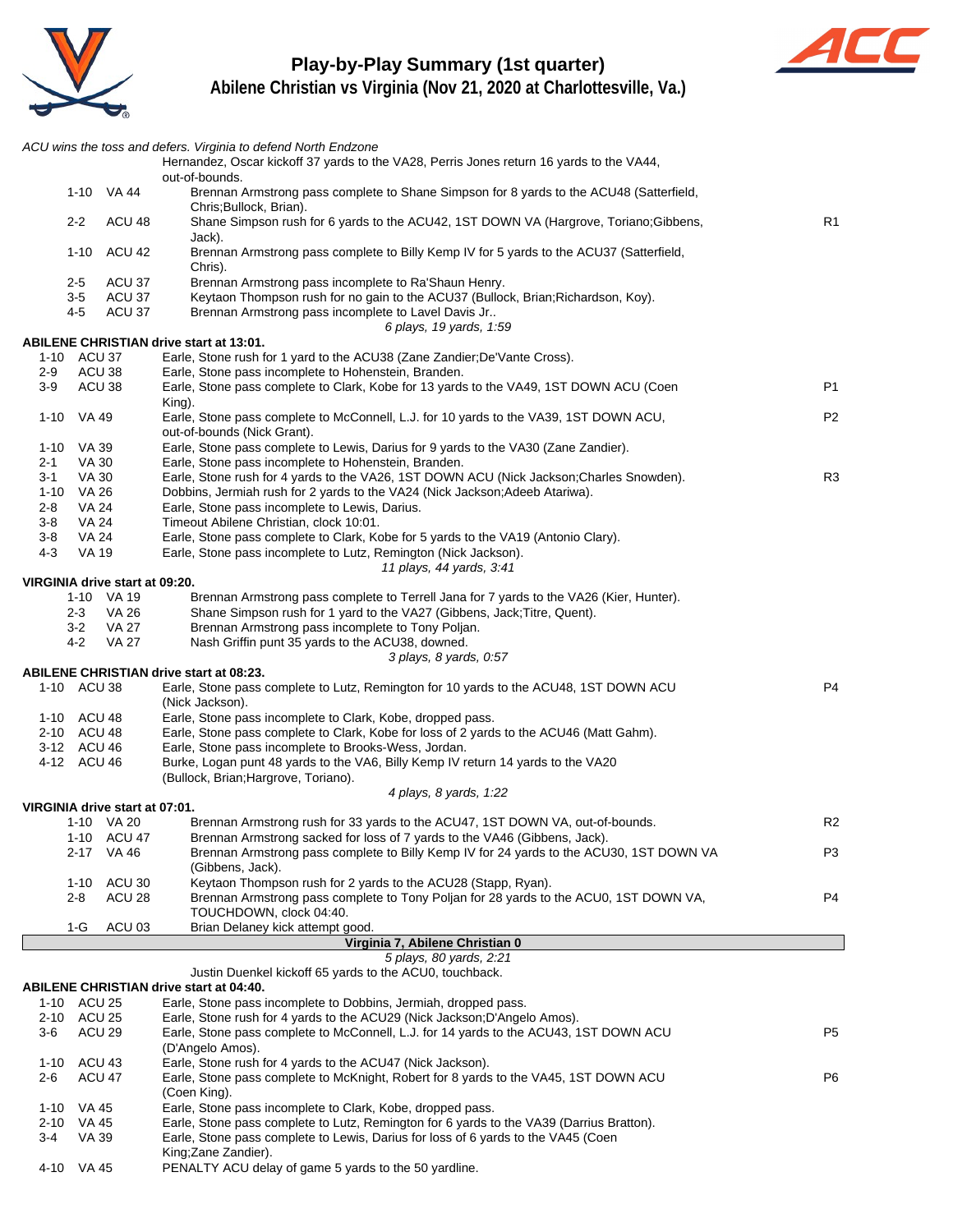

# **Play-by-Play Summary (1st quarter)**



**Abilene Christian vs Virginia (Nov 21, 2020 at Charlottesville, Va.)**

| 4-15 ACU 50 | Burke, Logan punt 40 yards to the VA10, fair catch by Billy Kemp IV. |
|-------------|----------------------------------------------------------------------|
|             |                                                                      |

8 plays, 25 yards, 4:29

#### **VIRGINIA drive start at 00:11.**

| 1-10 | VA 10                                                       | Brennan Armstrong pass complete to Lavel Davis Jr. for 90 yards to the ACU0, 1ST DOWN VA,<br>P5. |             |  |  |  |  |  |  |  |  |  |
|------|-------------------------------------------------------------|--------------------------------------------------------------------------------------------------|-------------|--|--|--|--|--|--|--|--|--|
|      |                                                             | TOUCHDOWN, clock 00:00.                                                                          |             |  |  |  |  |  |  |  |  |  |
| 1-G  | ACU 03                                                      | Brian Delaney kick attempt good.                                                                 |             |  |  |  |  |  |  |  |  |  |
|      | Virginia 14. Abilene Christian 0                            |                                                                                                  |             |  |  |  |  |  |  |  |  |  |
|      | <b>END OF 1st QUARTER: Virginia 14, Abilene Christian 0</b> |                                                                                                  |             |  |  |  |  |  |  |  |  |  |
|      |                                                             |                                                                                                  |             |  |  |  |  |  |  |  |  |  |
|      |                                                             | 1st Downs<br>Time                                                                                | Conversions |  |  |  |  |  |  |  |  |  |

|                        | .<br>------------ |       |  |    |  |          | ------------ |     |                |                   |                  |
|------------------------|-------------------|-------|--|----|--|----------|--------------|-----|----------------|-------------------|------------------|
| <b>Quarter Summary</b> | Score             | Poss  |  |    |  |          | 3rd          | 4th | <b>Rushing</b> | Passing           | <b>Penalties</b> |
| Abilene Christian      |                   | 09:32 |  | 5. |  | <b>6</b> | 3-6          | ∩-1 | 5-15           | 10-18-0-67        | 1-5              |
| Virginia               |                   | 05:28 |  |    |  | .5       | $0 - 2$      | ∩-1 | $6 - 35$       | $6 - 9 - 0 - 162$ | 0-0              |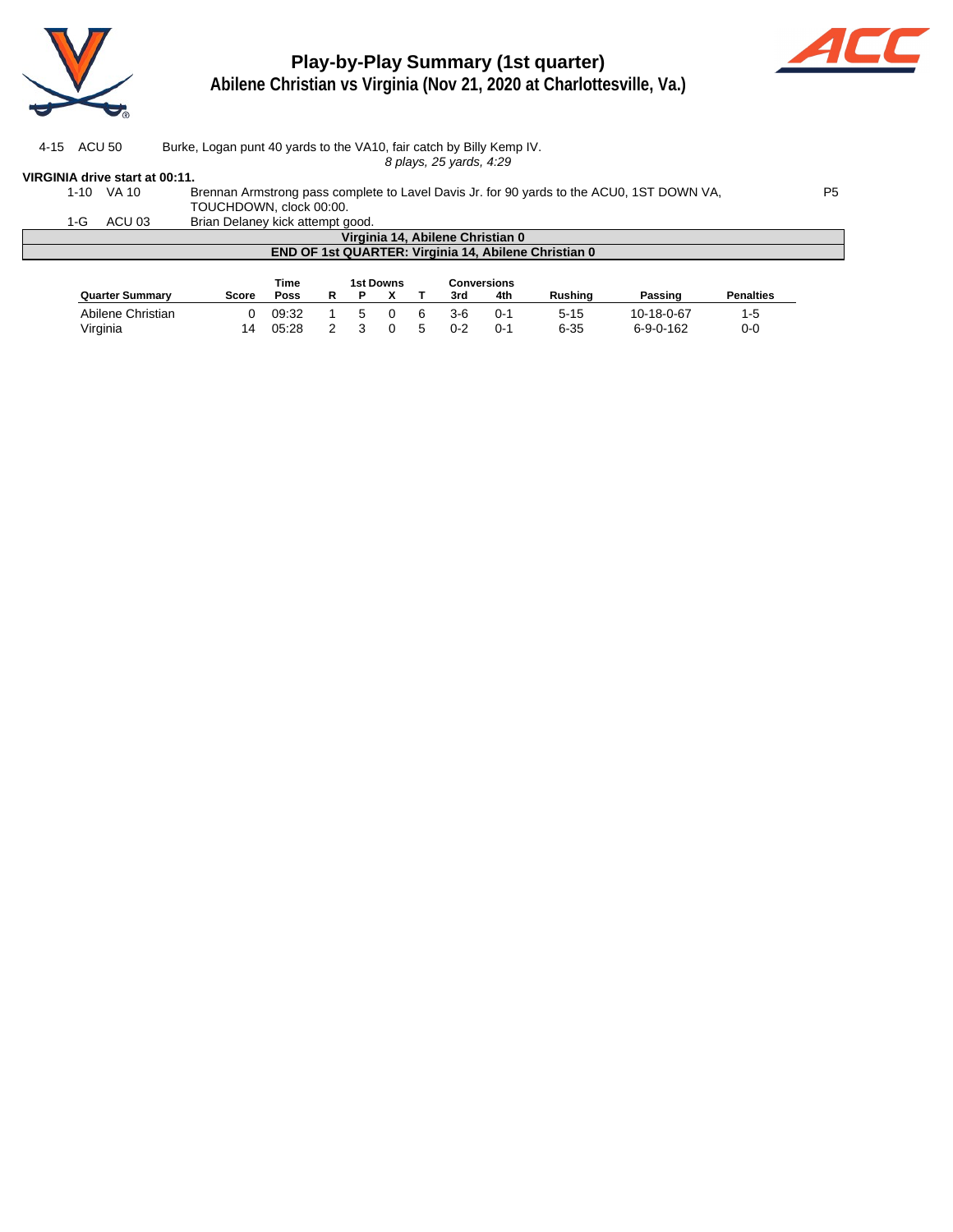

# **Quickie Statistics (1st quarter only)**



**Abilene Christian vs Virginia (Nov 21, 2020 at Charlottesville, Va.)**

|                                   | <b>ACU</b>    | VA          |
|-----------------------------------|---------------|-------------|
| Score                             | 0             | 14          |
| <b>FIRST DOWNS</b>                | 6             | 5           |
| <b>RUSHES-YARDS (NET)</b>         | $5 - 15$      | $6 - 35$    |
| <b>PASSING YDS (NET)</b>          | 67            | 162         |
| Passes Att-Comp-Int               | $18 - 10 - 0$ | $9 - 6 - 0$ |
| <b>TOTAL OFFENSE PLAYS-YARDS</b>  | 23-82         | 15-197      |
| <b>Fumble Returns-Yards</b>       | $0-0$         | $0-0$       |
| <b>Punt Returns-Yards</b>         | $0 - 0$       | $1 - 14$    |
| Kickoff Returns-Yards             | $0 - 0$       | $1 - 16$    |
| <b>Interception Returns-Yards</b> | $0 - 0$       | $0 - 0$     |
| Punts (Number-Avg)                | $2 - 44.0$    | $1 - 35.0$  |
| Fumbles-Lost                      | $0 - 0$       | $0 - 0$     |
| Penalties-Yards                   | $1 - 5$       | 0-0         |
| <b>Possession Time</b>            | 09:32         | 05:28       |
| <b>Third-Down Conversions</b>     | 3 of 6        | $0$ of $2$  |
| <b>Fourth-Down Conversions</b>    | $0$ of 1      | $0$ of 1    |

00:00 VA - Lavel Davis Jr. 90 yd pass from Brennan Armstrong (Brian Delaney kick), 1-90 0:11 0 - 14

#### **Abilene Christian Virginia**

| <b>Rushing</b>      |                | No. Gain Loss           | <b>Net</b>        | TD                         | Lg             | Avg         | <b>Rushing</b>           |                | No. Gain Loss  |                |          | <b>Net</b><br>TD              |
|---------------------|----------------|-------------------------|-------------------|----------------------------|----------------|-------------|--------------------------|----------------|----------------|----------------|----------|-------------------------------|
| Earle, Stone        | 4              | 13                      | 0                 | 13<br>$\Omega$             | 4              | 3.2         | Brennan Armstrong        | $\overline{2}$ | 33             | 7              |          | 26<br>$\Omega$                |
| Dobbins, Jermiah    | 1              | $\overline{2}$          | 0                 | $\overline{2}$<br>$\Omega$ | $\overline{2}$ | 2.0         | Shane Simpson            | $\overline{c}$ | $\overline{7}$ | 0              |          | $\overline{7}$<br>$\mathbf 0$ |
|                     |                |                         |                   |                            |                |             | Keytaon Thompson         | $\overline{2}$ | $\overline{2}$ | $\Omega$       |          | $\overline{2}$<br>$\mathbf 0$ |
| <b>Passing</b>      | $C-A-I$        |                         | Yds               | TD                         | Long           | <b>Sack</b> | Passing                  |                | $C-A-I$        |                | Yds      | TD<br>Lo                      |
| Earle, Stone        | $10-18-0$      |                         | 67                | $\Omega$                   | 14             | 0           | <b>Brennan Armstrong</b> |                | $6 - 9 - 0$    |                | 162      | $\overline{2}$                |
| <b>Receiving</b>    | No.            | Yards                   | TD                | Long                       |                |             | <b>Receiving</b>         | No.            |                | Yards          | TD       | Long                          |
| Clark, Kobe         | 3              | 16                      | $\Omega$          | 13                         |                |             | <b>Billy Kemp IV</b>     | $\overline{2}$ |                | 29             | 0        | 24                            |
| McConnell, L.J.     | 2              | 24                      | 0                 | 14                         |                |             | Lavel Davis Jr.          |                |                | 90             |          | 90                            |
| Lutz, Remington     | $\frac{2}{2}$  | 16                      | 0                 | 10                         |                |             | <b>Tony Poljan</b>       |                |                | 28             | 1        | $2\epsilon$                   |
| Lewis, Darius       |                | 3                       | $\Omega$          |                            | 9              |             | Shane Simpson            |                |                | 8              | 0        | ε                             |
| <b>Punting</b>      | No.            | Yds                     | Avg               | Long                       | In20           | TВ          | <b>Punting</b>           | No.            | Yds            |                | Avg      | Long                          |
| Burke, Logan        | $\overline{2}$ | 88                      | $\overline{4}4.0$ | 48                         |                | $\Omega$    | Nash Griffin             |                | 35             |                | 35.0     | 35                            |
| <b>Punt Returns</b> | No.            | Yards                   | TD                | Long                       |                |             | <b>Punt Returns</b>      | No.            | Yards          |                | TD       | Long                          |
|                     |                |                         |                   |                            |                |             | Billy Kemp IV            |                |                | 14             | $\Omega$ | 14                            |
| <b>Kick Returns</b> | No.            | Yards                   | <b>TD</b>         | Long                       |                |             | <b>Kick Returns</b>      | No.            | Yards          |                | TD       | Long                          |
|                     |                |                         |                   |                            |                |             | Perris Jones             |                |                | 16             | $\Omega$ | 16                            |
| <b>Tackles</b>      | UA-A           | <b>Total</b>            |                   | <b>Sacks</b>               | TFL            |             | <b>Tackles</b>           | UA-A           |                | <b>Total</b>   |          | <b>Sacks</b>                  |
| Gibbens, Jack       | $2 - 2$        | 4                       |                   | 1.0                        | 1.0            |             | Nick Jackson             | $2 - 3$        |                | 5              |          | 0.0                           |
| Bullock, Brian      | $0 - 3$        | 3                       |                   | 0.0                        | 0.0            |             | Coen King                | $2 - 1$        |                | 3              |          | 0.0                           |
| Satterfield, Chris  | $1 - 1$        | $\overline{\mathbf{c}}$ |                   | 0.0                        | 0.0            |             | Zane Zandier             | $1 - 2$        |                | 3              |          | 0.0                           |
| Hargrove, Toriano   | $0 - 2$        | $\overline{c}$          |                   | 0.0                        | 0.0            |             | D'Angelo Amos            | $1 - 1$        |                | $\overline{2}$ |          | 0.0                           |

| hing                   |                     | No. Gain Loss  | <b>Net</b>          | TD         | Lg   | Avg  |          | <b>Rushing</b>                                                                     |                | No. Gain Loss  |                | <b>Net</b>     | TD       | Lg             | Avg         |
|------------------------|---------------------|----------------|---------------------|------------|------|------|----------|------------------------------------------------------------------------------------|----------------|----------------|----------------|----------------|----------|----------------|-------------|
| . Stone                | 4                   | 13             | 13<br>0             | $\Omega$   | 4    | 3.2  |          | Brennan Armstrong                                                                  | $\overline{2}$ | 33             | 7              | 26             | $\Omega$ | 33             | 13.0        |
| vins, Jermiah          | 1                   | $\overline{2}$ | $\overline{2}$<br>0 | $\Omega$   | 2    | 2.0  |          | Shane Simpson                                                                      | $\overline{c}$ | $\overline{7}$ | 0              | 7              | 0        | 6              | 3.5         |
|                        |                     |                |                     |            |      |      |          | Keytaon Thompson                                                                   | $\overline{2}$ | $\overline{2}$ | $\Omega$       | $\overline{2}$ | $\Omega$ | $\overline{2}$ | 1.0         |
| ing                    | $C-A-I$             |                | Yds                 | TD<br>Long |      | Sack |          | Passing                                                                            | $C-A-I$        |                | Yds            | TD             | Long     |                | <b>Sack</b> |
| . Stone                | $10-18-0$           |                | 67                  | 0          | 14   |      | 0        | <b>Brennan Armstrong</b>                                                           | $6 - 9 - 0$    |                | 162            | 2              |          | 90             |             |
| eiving                 | No.                 | Yards          | <b>TD</b>           | Long       |      |      |          | <b>Receiving</b>                                                                   | No.            | Yards          | TD             |                | Long     |                |             |
| ., Kobe                | 3                   | 16             | $\mathbf 0$         | 13         |      |      |          | Billy Kemp IV                                                                      | $\overline{2}$ | 29             | $\Omega$       |                | 24       |                |             |
| onnell, L.J.           | 2                   | 24             | 0                   | 14         |      |      |          | Lavel Davis Jr.                                                                    |                | 90             |                |                | 90       |                |             |
| Remington              | 2                   | 16             | 0                   | 10         |      |      |          | <b>Tony Poljan</b>                                                                 |                | 28             |                |                | 28       |                |             |
| s. Darius              | $\mathfrak{p}$      | 3              | $\Omega$            | 9          |      |      |          | <b>Shane Simpson</b>                                                               |                | 8              | $\Omega$       |                | 8        |                |             |
| ing                    | No.                 | Yds            | Avg                 | Long       | In20 |      | ΤВ       | <b>Punting</b>                                                                     | No.            | Yds            | Avg            | Long           |          | In20           | TВ          |
| e, Logan               | 2                   | 88             | 44.0                | 48         |      |      | $\Omega$ | Nash Griffin                                                                       |                | 35             | 35.0           |                | 35       | $\Omega$       | $\Omega$    |
| <b>Returns</b>         | No.                 | Yards          | <b>TD</b>           | Long       |      |      |          | <b>Punt Returns</b>                                                                | No.            | Yards          | TD             |                | Long     |                |             |
|                        |                     |                |                     |            |      |      |          | Billy Kemp IV                                                                      |                | 14             | $\Omega$       |                | 14       |                |             |
| ์ Returns              | No.                 | Yards          | <b>TD</b>           | Long       |      |      |          | <b>Kick Returns</b>                                                                | No.            | Yards          | TD             |                | Long     |                |             |
|                        |                     |                |                     |            |      |      |          | Perris Jones                                                                       |                | 16             | $\Omega$       |                | 16       |                |             |
| des                    | <b>UA-A</b>         | <b>Total</b>   | <b>Sacks</b>        |            | TFL  |      |          | <b>Tackles</b>                                                                     | UA-A           | <b>Total</b>   |                | <b>Sacks</b>   |          | TFL            |             |
| <sub>'</sub> ens, Jack | $2 - 2$             | 4              |                     | 1.0        | 1.0  |      |          | Nick Jackson                                                                       | $2 - 3$        |                | 5              | 0.0            |          | 0.0            |             |
| ock, Brian             | $0 - 3$             | 3              |                     | 0.0        | 0.0  |      |          | Coen King                                                                          | $2 - 1$        |                | 3              | 0.0            |          | 0.5            |             |
| erfield, Chris         | $1 - 1$             | 2              |                     | 0.0        | 0.0  |      |          | Zane Zandier                                                                       | $1 - 2$        |                | 3              | 0.0            |          | 0.5            |             |
| rove, Toriano          | $0 - 2$             | $\overline{2}$ |                     | 0.0        | 0.0  |      |          | D'Angelo Amos                                                                      | $1 - 1$        |                | $\overline{2}$ | 0.0            |          | 0.0            |             |
| Qtr<br>Time            | <b>Scoring Play</b> |                |                     |            |      |      |          |                                                                                    |                |                |                |                |          | $V-H$          |             |
| 04:40<br>1st           |                     |                |                     |            |      |      |          | VA - Tony Poljan 28 yd pass from Brennan Armstrong (Brian Delaney kick), 5-80 2:21 |                |                |                |                |          | $0 - 7$        |             |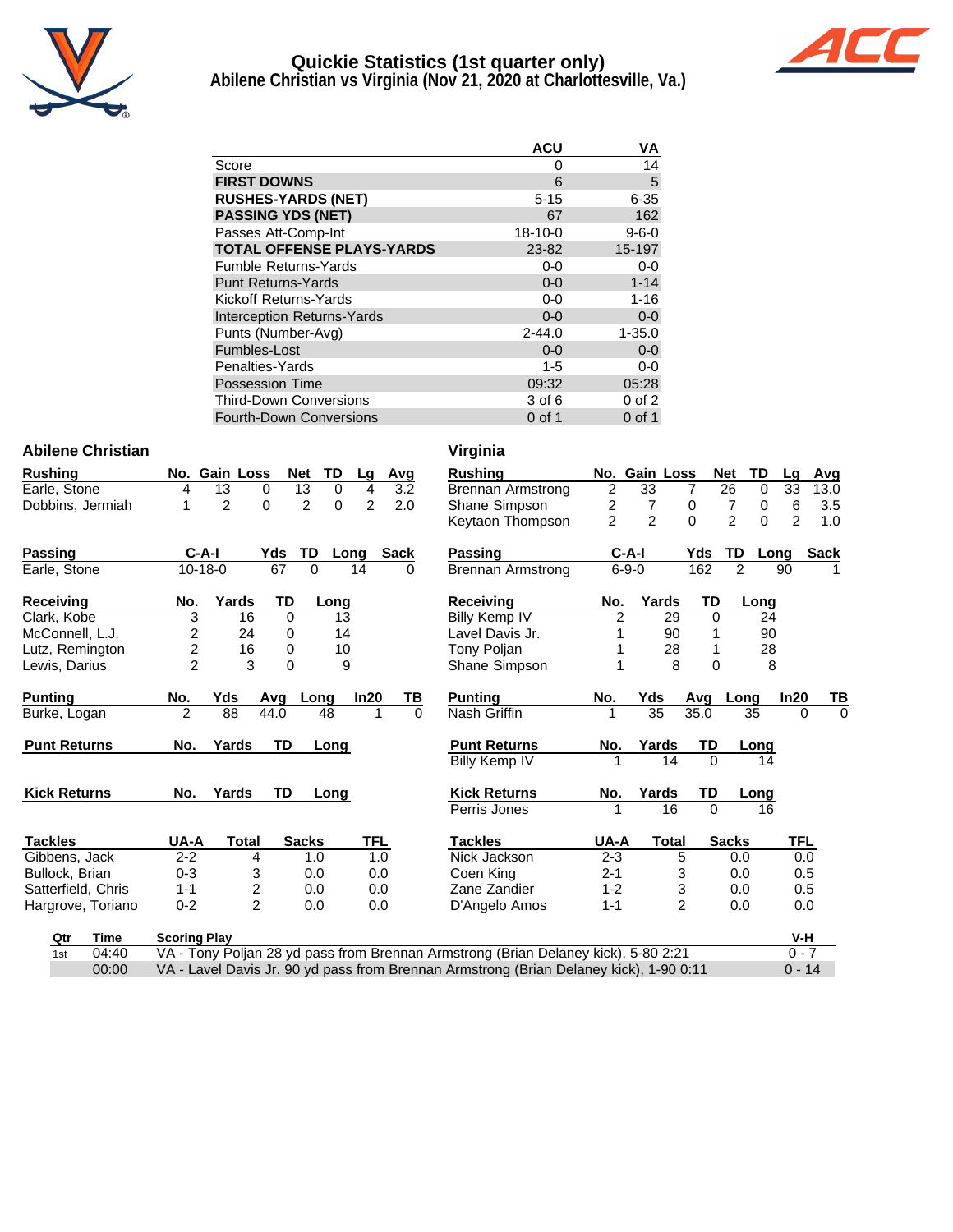

# **Play-by-Play Summary (2nd quarter)**



**Abilene Christian vs Virginia (Nov 21, 2020 at Charlottesville, Va.)**

Hernandez, Oscar kickoff 29 yards to the VA36, downed.

# **VIRGINIA drive start at 00:30.**<br>1-10 VA 36 B

1-10 VA 36 Brennan Armstrong pass complete to Tony Poljan for 9 yards to the VA45 (Nwankwo, Chike).<br>2-1 VA 45 Timeout Virginia, clock 00:21.

Timeout Virginia, clock 00:21.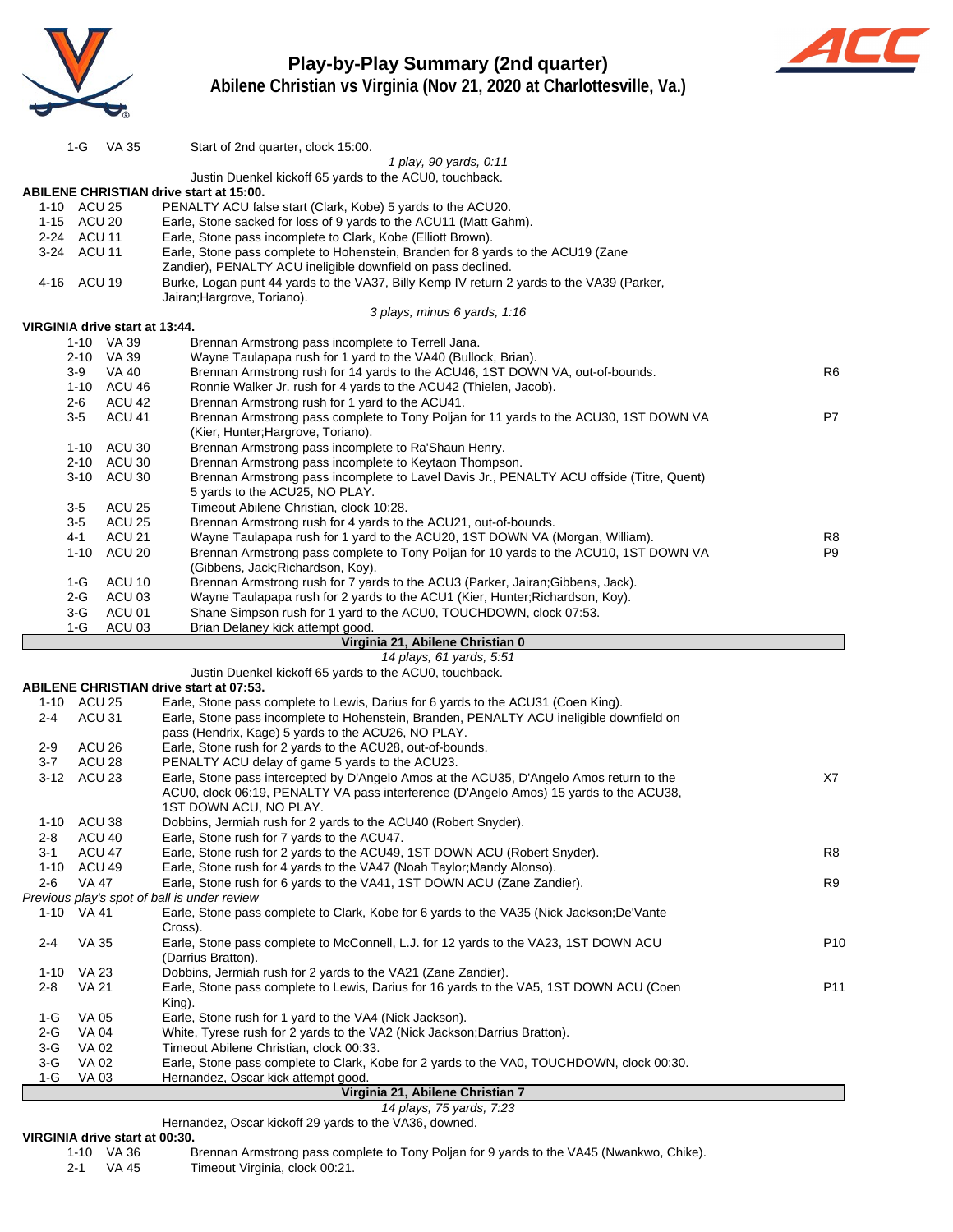

# **Play-by-Play Summary (2nd quarter)**



| $2 - 1$  | VA 45                   | Brennan Armstrong pass complete to Billy Kemp IV for 21 yards to the ACU34, 1ST DOWN VA,                                        | P <sub>10</sub> |  |  |  |  |  |  |  |  |
|----------|-------------------------|---------------------------------------------------------------------------------------------------------------------------------|-----------------|--|--|--|--|--|--|--|--|
| $1 - 10$ | ACU 34                  | out-of-bounds (Washington, Shelby).<br>Brennan Armstrong pass complete to Billy Kemp IV for 19 yards to the ACU15, 1ST DOWN VA, | P <sub>11</sub> |  |  |  |  |  |  |  |  |
|          |                         | out-of-bounds.                                                                                                                  |                 |  |  |  |  |  |  |  |  |
|          |                         | Previous play is under review for a completed catch                                                                             |                 |  |  |  |  |  |  |  |  |
|          |                         | Ruling on the field is confirmed. First Down Virginia.                                                                          |                 |  |  |  |  |  |  |  |  |
|          | 1-10 ACU 15             | Timeout Virginia, clock 00:08.                                                                                                  |                 |  |  |  |  |  |  |  |  |
| $1 - 10$ | ACU 15                  | Brennan Armstrong pass complete to Shane Simpson for 14 yards to the ACU1, 1ST DOWN VA,                                         | P <sub>12</sub> |  |  |  |  |  |  |  |  |
|          |                         | out-of-bounds (Richardson, Koy).                                                                                                |                 |  |  |  |  |  |  |  |  |
| $1-G$    | ACU 01                  | Brennan Armstrong pass incomplete to Tony Poljan, PENALTY ACU pass interference (Bullock,                                       | X13             |  |  |  |  |  |  |  |  |
|          |                         | Brian) 0 yards to the ACU1, 1ST DOWN VA, NO PLAY.                                                                               |                 |  |  |  |  |  |  |  |  |
| $1-G$    | ACU 01                  | Shane Simpson rush for 1 yard to the ACU0, TOUCHDOWN, clock 00:00.                                                              |                 |  |  |  |  |  |  |  |  |
| 1-G      | ACU 03                  | Brian Delaney kick attempt good.                                                                                                |                 |  |  |  |  |  |  |  |  |
|          |                         | Virginia 28, Abilene Christian 7                                                                                                |                 |  |  |  |  |  |  |  |  |
|          |                         | End of half, clock 00:00.                                                                                                       |                 |  |  |  |  |  |  |  |  |
|          | 5 plays, 64 yards, 0:30 |                                                                                                                                 |                 |  |  |  |  |  |  |  |  |
|          |                         | <b>END OF 2nd QUARTER: Virginia 28, Abilene Christian 7</b>                                                                     |                 |  |  |  |  |  |  |  |  |

|                        |       | <b>Time</b> |   | 1st Downs |    |       | <b>Conversions</b> |                |                  |                  |
|------------------------|-------|-------------|---|-----------|----|-------|--------------------|----------------|------------------|------------------|
| <b>Quarter Summary</b> | Score | Poss        |   |           |    | 3rd   | 4th                | <b>Rushing</b> | Passing          | <b>Penalties</b> |
| Abilene Christian      |       | 08:39       |   |           | 5. | 2-3   | 0-0                | 10-19          | $6 - 7 - 0 - 50$ | $5 - 20$         |
| Virginia               | 14    | 06:21       | G |           |    | $3-4$ | 1-1                | 10-36          | $6 - 9 - 0 - 84$ | 1-15             |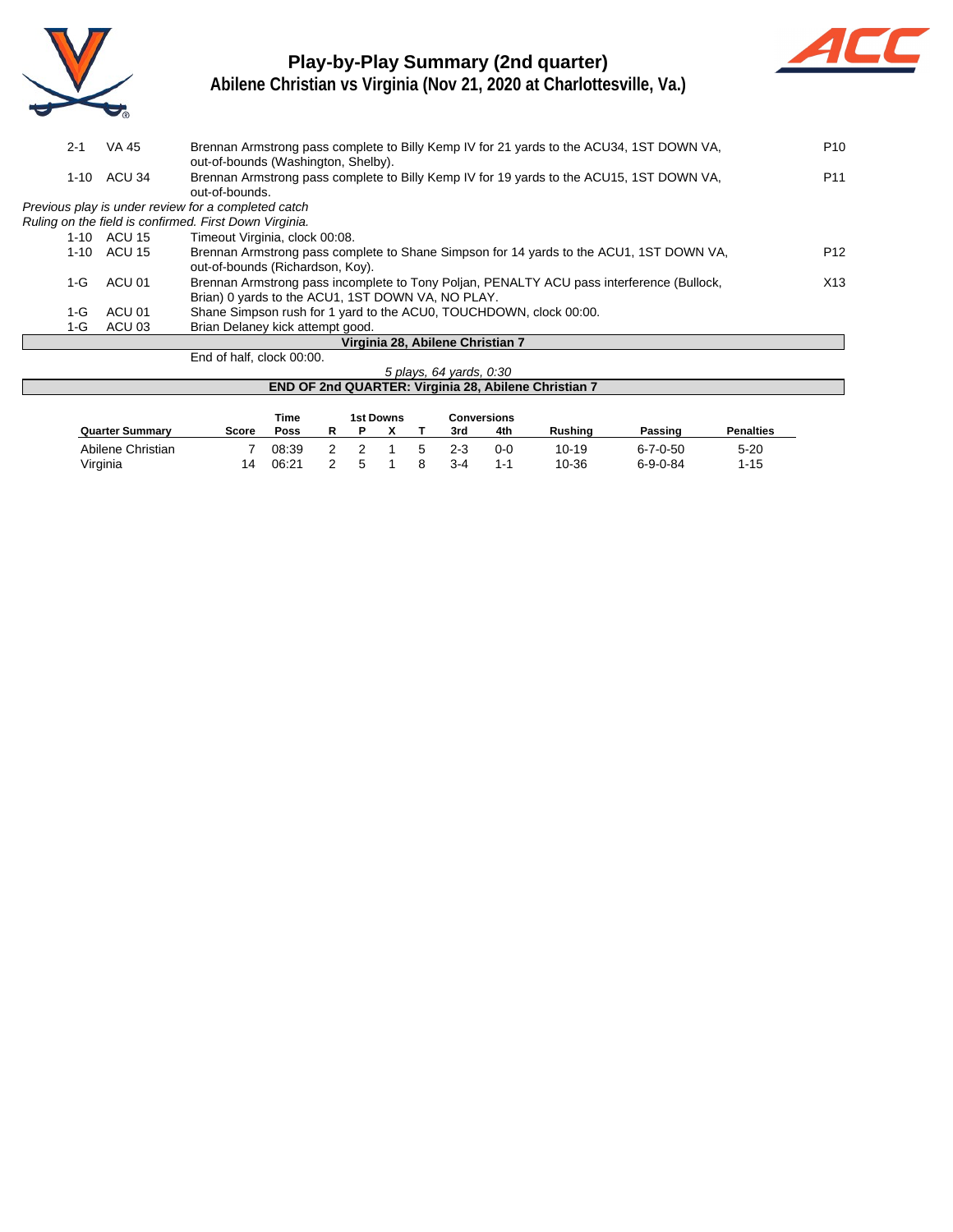

# **Quickie Statistics (2nd quarter only)**

**Abilene Christian vs Virginia (Nov 21, 2020 at Charlottesville, Va.)**



|                                  | <b>ACU</b>  | VA          |
|----------------------------------|-------------|-------------|
| Score                            | 7           | 14          |
| <b>FIRST DOWNS</b>               | 5           | 8           |
| <b>RUSHES-YARDS (NET)</b>        | 10-19       | 10-36       |
| <b>PASSING YDS (NET)</b>         | 50          | 84          |
| Passes Att-Comp-Int              | $7 - 6 - 0$ | $9 - 6 - 0$ |
| <b>TOTAL OFFENSE PLAYS-YARDS</b> | 17-69       | 19-120      |
| <b>Fumble Returns-Yards</b>      | $0-0$       | $0-0$       |
| <b>Punt Returns-Yards</b>        | $0 - 0$     | $1 - 2$     |
| Kickoff Returns-Yards            | $0 - 0$     | $0-0$       |
| Interception Returns-Yards       | $0 - 0$     | $0-0$       |
| Punts (Number-Avg)               | $1 - 44.0$  | $0 - 0.0$   |
| Fumbles-Lost                     | $0 - 0$     | $0 - 0$     |
| Penalties-Yards                  | $5 - 20$    | $1 - 15$    |
| <b>Possession Time</b>           | 08:39       | 06:21       |
| <b>Third-Down Conversions</b>    | 2 of 3      | 3 of 4      |
| <b>Fourth-Down Conversions</b>   | $0$ of $0$  | 1 of 1      |

### **Abilene Christian Virginia**

| <b>Rushing</b>      |                     | No. Gain Loss  | <b>Net</b>  | TD                          | Lg             | Avg         | <b>Rushing</b>                                                                         |                | No. Gain Loss  |                         |           | <b>Net</b><br>TD                 |
|---------------------|---------------------|----------------|-------------|-----------------------------|----------------|-------------|----------------------------------------------------------------------------------------|----------------|----------------|-------------------------|-----------|----------------------------------|
| Earle, Stone        | 7                   | 22             | 9           | $\overline{13}$<br>$\Omega$ | 7              | 1.9         | <b>Brennan Armstrong</b>                                                               | 4              | 26             | $\Omega$                |           | 26<br>$\Omega$                   |
| Dobbins, Jermiah    | 2                   | 4              | 0           | 4<br>0                      | $\overline{c}$ | 2.0         | Wayne Taulapapa                                                                        | 3              | 4              | 0                       |           | 4<br>$\mathbf 0$                 |
| White, Tyrese       | 1                   | $\overline{2}$ | $\Omega$    | $\overline{2}$<br>$\Omega$  | $\mathcal{P}$  | 2.0         | Ronnie Walker Jr.                                                                      | 1              | 4              | $\mathbf 0$             |           | $\pmb{0}$<br>4                   |
|                     |                     |                |             |                             |                |             | Shane Simpson                                                                          | $\overline{2}$ | $\overline{2}$ | $\Omega$                |           | $\overline{2}$<br>$\overline{2}$ |
| Passing             | $C-A-I$             |                | Yds         | TD                          | Long           | <b>Sack</b> | Passing                                                                                |                | $C-A-I$        |                         | Yds       | TD<br>Lo                         |
| Earle, Stone        | $6 - 7 - 0$         |                | 50          | 1                           | 16             |             | <b>Brennan Armstrong</b>                                                               |                | $6 - 9 - 0$    |                         | 84        | $\Omega$                         |
| <b>Receiving</b>    | No.                 | Yards          | <b>TD</b>   | Long                        |                |             | <b>Receiving</b>                                                                       | No.            | Yards          |                         | <b>TD</b> | Long                             |
| Lewis, Darius       | $\overline{2}$      | 22             | $\Omega$    | 16                          |                |             | Tony Poljan                                                                            | 3              |                | 30                      | 0         | 11                               |
| Clark, Kobe         | 2                   | 8              | 1           |                             | 6              |             | Billy Kemp IV                                                                          | 2              |                | 40                      | $\Omega$  | 21                               |
| McConnell, L.J.     |                     | 12             | $\mathbf 0$ | 12                          |                |             | <b>Shane Simpson</b>                                                                   | 1              |                | 14                      | $\Omega$  | 14                               |
| Hohenstein, Branden | 1                   | 8              | 0           |                             | 8              |             |                                                                                        |                |                |                         |           |                                  |
| <b>Punting</b>      | No.                 | Yds            | Avg         | Long                        | In20           | TВ          | <b>Punting</b>                                                                         | No.            | <b>Yds</b>     |                         | Avg       | Long                             |
| Burke, Logan        |                     | 44             | 44.0        | 44                          | $\Omega$       | $\Omega$    |                                                                                        |                |                |                         |           |                                  |
| <b>Punt Returns</b> | No.                 | Yards          | <b>TD</b>   | Long                        |                |             | <b>Punt Returns</b>                                                                    | No.            | Yards          |                         | TD        | Long                             |
|                     |                     |                |             |                             |                |             | Billy Kemp IV                                                                          |                |                | $\overline{2}$          | $\Omega$  |                                  |
| <b>Kick Returns</b> | No.                 | Yards          | <b>TD</b>   | Long                        |                |             | <b>Kick Returns</b>                                                                    | No.            | Yards          |                         | <b>TD</b> | Long                             |
| <b>Tackles</b>      | UA-A                | Total          |             | <b>Sacks</b>                | TFL            |             | <b>Tackles</b>                                                                         | UA-A           |                | <b>Total</b>            |           | <b>Sacks</b>                     |
| Richardson, Koy     | $1 - 2$             | 3              |             | 0.0                         | 0.0            |             | Zane Zandier                                                                           | $3-0$          |                | 3                       |           | 0.0                              |
| Kier, Hunter        | $0 - 2$             | 2              |             | 0.0                         | 0.0            |             | Nick Jackson                                                                           | $1 - 2$        |                | 3                       |           | 0.0                              |
| Parker, Jairan      | $0 - 2$             | $\overline{c}$ |             | 0.0                         | 0.0            |             | <b>Robert Snyder</b>                                                                   | $2 - 0$        |                | $\overline{\mathbf{c}}$ |           | 0.0                              |
| Gibbens, Jack       | $0 - 2$             | $\overline{2}$ |             | 0.0                         | 0.0            |             | Coen King                                                                              | $2 - 0$        |                | $\overline{2}$          |           | 0.0                              |
| Qtr<br>Time         | <b>Scoring Play</b> |                |             |                             |                |             |                                                                                        |                |                |                         |           |                                  |
| 04:40<br>1st        |                     |                |             |                             |                |             | VA - Tony Poljan 28 yd pass from Brennan Armstrong (Brian Delaney kick), 5-80 2:21     |                |                |                         |           |                                  |
| 00:00               |                     |                |             |                             |                |             | VA - Lavel Davis Jr. 90 vd pass from Brennan Armstrong (Brian Delaney kick), 1-90 0:11 |                |                |                         |           |                                  |

| v II yn lla          |     |               |       |     |            |                |      |      |
|----------------------|-----|---------------|-------|-----|------------|----------------|------|------|
| Rushing              |     | No. Gain Loss |       |     | <b>Net</b> | TD             | Lg   | Avg  |
| Brennan Armstrong    | 4   | 26            |       | 0   | 26         | 0              | 14   | 6.5  |
| Wayne Taulapapa      | 3   | 4             |       | 0   | 4          | 0              | 2    | 1.3  |
| Ronnie Walker Jr.    | 1   | 4             |       | 0   | 4          | 0              | 4    | 4.0  |
| Shane Simpson        | 2   | 2             |       | 0   | 2          | $\overline{c}$ | 1    | 1.0  |
| Passing              |     | C-A-I         |       | Yds | TD         | Long           |      | Sack |
| Brennan Armstrong    |     | 6-9-0         |       | 84  | 0          |                | 21   | 0    |
| Receiving            | No. |               | Yards | TD  |            | Long           |      |      |
| Tony Poljan          | 3   |               | 30    |     | 0          | 11             |      |      |
| <b>Billy Kemp IV</b> | 2   |               | 40    |     | 0          | 21             |      |      |
| Shane Simpson        | 1   |               | 14    |     | 0          | 14             |      |      |
|                      |     |               |       |     |            |                |      |      |
| <b>Punting</b>       | No. | Yds           |       | Avg | Long       |                | In20 | ΤВ   |
|                      |     |               |       |     |            |                |      |      |
| <b>Punt Returns</b>  | No. | Yards         |       | TD  |            | Long           |      |      |
| Billy Kemp IV        | 1   |               | 2     | 0   |            | 2              |      |      |

# **Kick Returns No. Yards TD Long Kick Returns No. Yards TD Long**

| <b>Tackles</b>       | UA-A    | Total | <b>Sacks</b> | <b>TFL</b> |
|----------------------|---------|-------|--------------|------------|
| Zane Zandier         | $3-0$   | 3     | 0.0          | 0.0        |
| Nick Jackson         | $1 - 2$ | 3     | 0.0          | 0.0        |
| <b>Robert Snyder</b> | $2 - 0$ | 2     | 0.0          | 0.0        |
| Coen King            | $2 - 0$ | 2     | 0.0          | 0.0        |

| Qtr | Time  | <b>Scoring Play</b>                                                                    | V-H      |
|-----|-------|----------------------------------------------------------------------------------------|----------|
| 1st | 04:40 | VA - Tony Poljan 28 yd pass from Brennan Armstrong (Brian Delaney kick), 5-80 2:21     | $0 - 7$  |
|     | 00:00 | VA - Lavel Davis Jr. 90 yd pass from Brennan Armstrong (Brian Delaney kick), 1-90 0:11 | $0 - 14$ |
| 2nd | 07:53 | VA - Shane Simpson 1 yd run (Brian Delaney kick), 14-61 5:51                           | $0 - 7$  |
|     | 00:30 | ACU - Clark, Kobe 2 yd pass from Earle, Stone (Hernandez, Oscar kick), 14-75 7:23      | $7 - 7$  |
|     | 00:00 | VA - Shane Simpson 1 yd run (Brian Delaney kick), 5-64 0:30                            | 7 - 14   |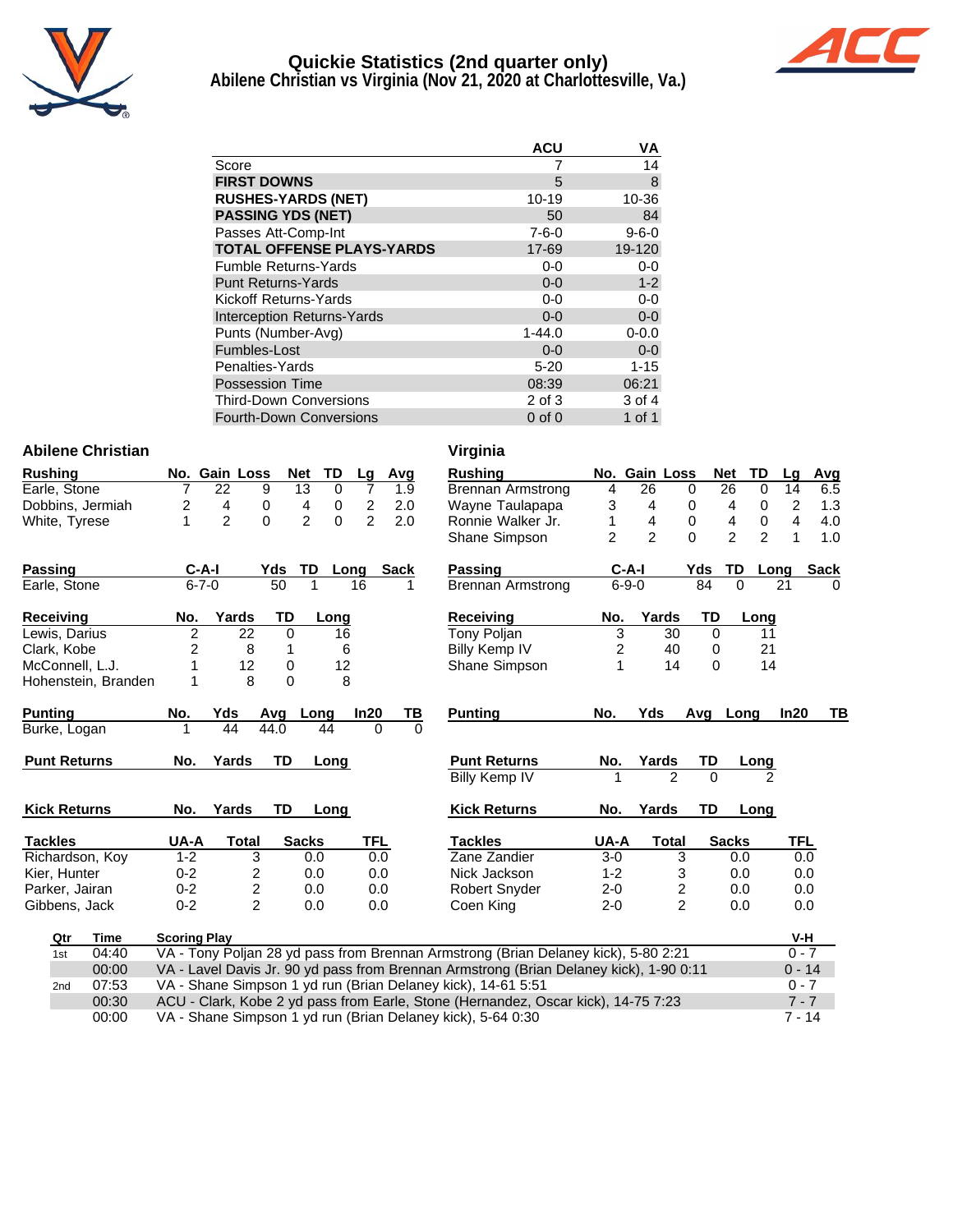

# **Play-by-Play Summary (3rd quarter)**



|                                   | Start of 3rd quarter, clock 15:00.<br>Justin Duenkel kickoff 65 yards to the ACU0, touchback.                                                                |                 |  |  |  |  |  |  |  |  |
|-----------------------------------|--------------------------------------------------------------------------------------------------------------------------------------------------------------|-----------------|--|--|--|--|--|--|--|--|
|                                   | <b>ABILENE CHRISTIAN drive start at 15:00.</b>                                                                                                               |                 |  |  |  |  |  |  |  |  |
| 1-10 ACU 25                       | McKnight, Robert rush for 4 yards to the ACU29 (Adeeb Atariwa).<br>Earle, Stone pass complete to Lewis, Darius for 11 yards to the ACU40, 1ST DOWN ACU       | P <sub>12</sub> |  |  |  |  |  |  |  |  |
| ACU 29<br>2-6                     | (Antonio Clary).                                                                                                                                             |                 |  |  |  |  |  |  |  |  |
| 1-10 ACU 40                       | Earle, Stone sacked for loss of 10 yards to the ACU30 (Zane Zandier; Noah Taylor), PENALTY<br>ACU intentional grounding (Earle, Stone) 0 yards to the ACU30. |                 |  |  |  |  |  |  |  |  |
|                                   | Intentional Grounding on the play. 2nd down and 20                                                                                                           |                 |  |  |  |  |  |  |  |  |
| 2-20 ACU 30                       | Earle, Stone pass complete to Hohenstein, Branden for 2 yards to the ACU32 (Matt<br>Gahm; Nick Jackson).                                                     |                 |  |  |  |  |  |  |  |  |
| 3-18 ACU 32<br>4-18 ACU 32        | Earle, Stone pass incomplete to Hohenstein, Branden.<br>Burke, Logan punt 46 yards to the VA22, Billy Kemp IV return -5 yards to the VA17                    |                 |  |  |  |  |  |  |  |  |
|                                   | (Hargrove, Toriano).<br>5 plays, 7 yards, 2:02                                                                                                               |                 |  |  |  |  |  |  |  |  |
| VIRGINIA drive start at 12:58.    |                                                                                                                                                              |                 |  |  |  |  |  |  |  |  |
| 1-10 VA 17                        | Brennan Armstrong pass complete to Keytaon Thompson for 10 yards to the VA27, 1ST DOWN                                                                       | P <sub>14</sub> |  |  |  |  |  |  |  |  |
|                                   | VA, out-of-bounds (Richardson, Koy).                                                                                                                         |                 |  |  |  |  |  |  |  |  |
| 1-10 VA 27<br>2-10 VA 27          | Brennan Armstrong pass incomplete to Tony Poljan.<br>Ronnie Walker Jr. rush for loss of 2 yards to the VA25 (Gibbens, Jack).                                 |                 |  |  |  |  |  |  |  |  |
| 3-12 VA 25                        | Brennan Armstrong pass complete to Tony Poljan for 19 yards to the VA44, 1ST DOWN VA                                                                         | P <sub>15</sub> |  |  |  |  |  |  |  |  |
|                                   | (Richardson, Koy).                                                                                                                                           |                 |  |  |  |  |  |  |  |  |
| 1-10 VA 44                        | Brennan Armstrong pass complete to Keytaon Thompson for 56 yards to the ACU0, 1ST DOWN<br>VA, TOUCHDOWN, clock 11:18.                                        | P <sub>16</sub> |  |  |  |  |  |  |  |  |
| $1-G$<br>ACU <sub>03</sub>        | Brian Delaney kick attempt good.                                                                                                                             |                 |  |  |  |  |  |  |  |  |
|                                   | Virginia 35, Abilene Christian 7                                                                                                                             |                 |  |  |  |  |  |  |  |  |
|                                   | 5 plays, 83 yards, 1:40<br>Justin Duenkel kickoff 65 yards to the ACU0, touchback.                                                                           |                 |  |  |  |  |  |  |  |  |
|                                   | <b>ABILENE CHRISTIAN drive start at 11:18.</b>                                                                                                               |                 |  |  |  |  |  |  |  |  |
| 1-10 ACU 25                       | Earle, Stone pass incomplete to Lewis, Darius (Matt Gahm).                                                                                                   |                 |  |  |  |  |  |  |  |  |
| 2-10 ACU 25                       | Earle, Stone pass complete to McConnell, L.J. for 20 yards to the ACU45, 1ST DOWN ACU.                                                                       | P <sub>13</sub> |  |  |  |  |  |  |  |  |
| 1-10 ACU 45                       | Earle, Stone rush for 4 yards to the ACU49 (Nick Jackson; Matt Gahm).                                                                                        |                 |  |  |  |  |  |  |  |  |
| ACU 49<br>2-6<br>$3-2$<br>VA 47   | McKnight, Robert rush for 4 yards to the VA47 (Nick Jackson).                                                                                                |                 |  |  |  |  |  |  |  |  |
| $4-2$<br>VA 47                    | Earle, Stone pass incomplete to Stafford, Rece.<br>McKnight, Robert rush for loss of 1 yard to the VA48 (Elliott Brown).                                     |                 |  |  |  |  |  |  |  |  |
|                                   | 6 plays, 27 yards, 2:04                                                                                                                                      |                 |  |  |  |  |  |  |  |  |
| VIRGINIA drive start at 09:14.    |                                                                                                                                                              |                 |  |  |  |  |  |  |  |  |
| 1-10 VA 48                        | Brennan Armstrong pass complete to Ra'Shaun Henry for 52 yards to the ACU0, 1ST DOWN VA,<br>TOUCHDOWN, clock 09:06.                                          | P <sub>17</sub> |  |  |  |  |  |  |  |  |
| 1-G                               | ACU 03<br>Brian Delaney kick attempt good.                                                                                                                   |                 |  |  |  |  |  |  |  |  |
|                                   | Virginia 42, Abilene Christian 7<br>1 play, 52 yards, 0:08                                                                                                   |                 |  |  |  |  |  |  |  |  |
|                                   | Justin Duenkel kickoff 65 yards to the ACU0, Johnson, Davion return 16 yards to the ACU16<br>(D'Angelo Amos; Hunter Stewart).                                |                 |  |  |  |  |  |  |  |  |
|                                   | <b>ABILENE CHRISTIAN drive start at 09:06.</b>                                                                                                               |                 |  |  |  |  |  |  |  |  |
| 1-10 ACU 16                       | McKnight, Robert rush for no gain to the ACU16 (Jordan Redmond).                                                                                             |                 |  |  |  |  |  |  |  |  |
| 2-10 ACU 16                       | Mansell, Peyton pass complete to Lutz, Remington for 16 yards to the ACU32, 1ST DOWN ACU<br>(Donovan Johnson).                                               | P14             |  |  |  |  |  |  |  |  |
| 1-10 ACU 32                       | Mansell, Peyton rush for 13 yards to the ACU45, 1ST DOWN ACU (Olasunkonmi Agunloye; Heskin<br>Smith).                                                        | R <sub>15</sub> |  |  |  |  |  |  |  |  |
|                                   | Previous play is under review for targetting                                                                                                                 |                 |  |  |  |  |  |  |  |  |
|                                   | There was no targetting on the play. First Down ACU from the 45 yd In                                                                                        |                 |  |  |  |  |  |  |  |  |
| 1-10 ACU 45                       | Mansell, Peyton pass complete to Brooks-Wess, Jordan for 12 yards to the VA43, 1ST DOWN<br>ACU, out-of-bounds (Donovan Johnson).                             | P <sub>16</sub> |  |  |  |  |  |  |  |  |
| 1-10 VA 43                        | White, Tyrese rush for 4 yards to the VA39 (Elliott Brown).                                                                                                  |                 |  |  |  |  |  |  |  |  |
| VA 39<br>2-6                      | Mansell, Peyton sacked for loss of 10 yards to the VA49 (Robert Snyder).<br>Mansell, Peyton pass complete to Lewis, Darius for 15 yards to the VA34.         |                 |  |  |  |  |  |  |  |  |
| 3-16 VA 49<br>4-1<br><b>VA 34</b> | Mansell, Peyton rush for no gain to the VA34 (Olasunkonmi Agunloye).                                                                                         |                 |  |  |  |  |  |  |  |  |
|                                   | 8 plays, 50 yards, 3:37                                                                                                                                      |                 |  |  |  |  |  |  |  |  |
| VIRGINIA drive start at 05:29.    |                                                                                                                                                              |                 |  |  |  |  |  |  |  |  |
| 1-10 VA 34                        | Ronnie Walker Jr. rush for loss of 5 yards to the VA29 (Nwankwo, Chike; Parker, Jairan).                                                                     |                 |  |  |  |  |  |  |  |  |
| 2-15 VA 29                        | Lindell Stone rush for no gain to the VA29 (Johnson, Kadron).                                                                                                |                 |  |  |  |  |  |  |  |  |
| 3-15 VA 29<br>4-10 VA 34          | Lindell Stone pass complete to Perris Jones for 5 yards to the VA34.<br>Nash Griffin punt 39 yards to the ACU27, fair catch by Brooks-Wess, Jordan.          |                 |  |  |  |  |  |  |  |  |
|                                   | 3 plays, 0 yards, 2:04                                                                                                                                       |                 |  |  |  |  |  |  |  |  |
|                                   | <b>ABILENE CHRISTIAN drive start at 03:25.</b>                                                                                                               |                 |  |  |  |  |  |  |  |  |
| 1-10 ACU 27                       | Mansell, Peyton pass incomplete to Johnson, Davion (Josh Ahern).                                                                                             |                 |  |  |  |  |  |  |  |  |
| 2-10 ACU 27                       | White, Tyrese rush for 1 yard to the ACU28 (Jordan Redmond; Antonio Clary).                                                                                  |                 |  |  |  |  |  |  |  |  |
| ACU 28<br>3-9                     | Mansell, Peyton rush for 39 yards to the VA33 (Elijah Gaines), PENALTY ACU illegal block                                                                     |                 |  |  |  |  |  |  |  |  |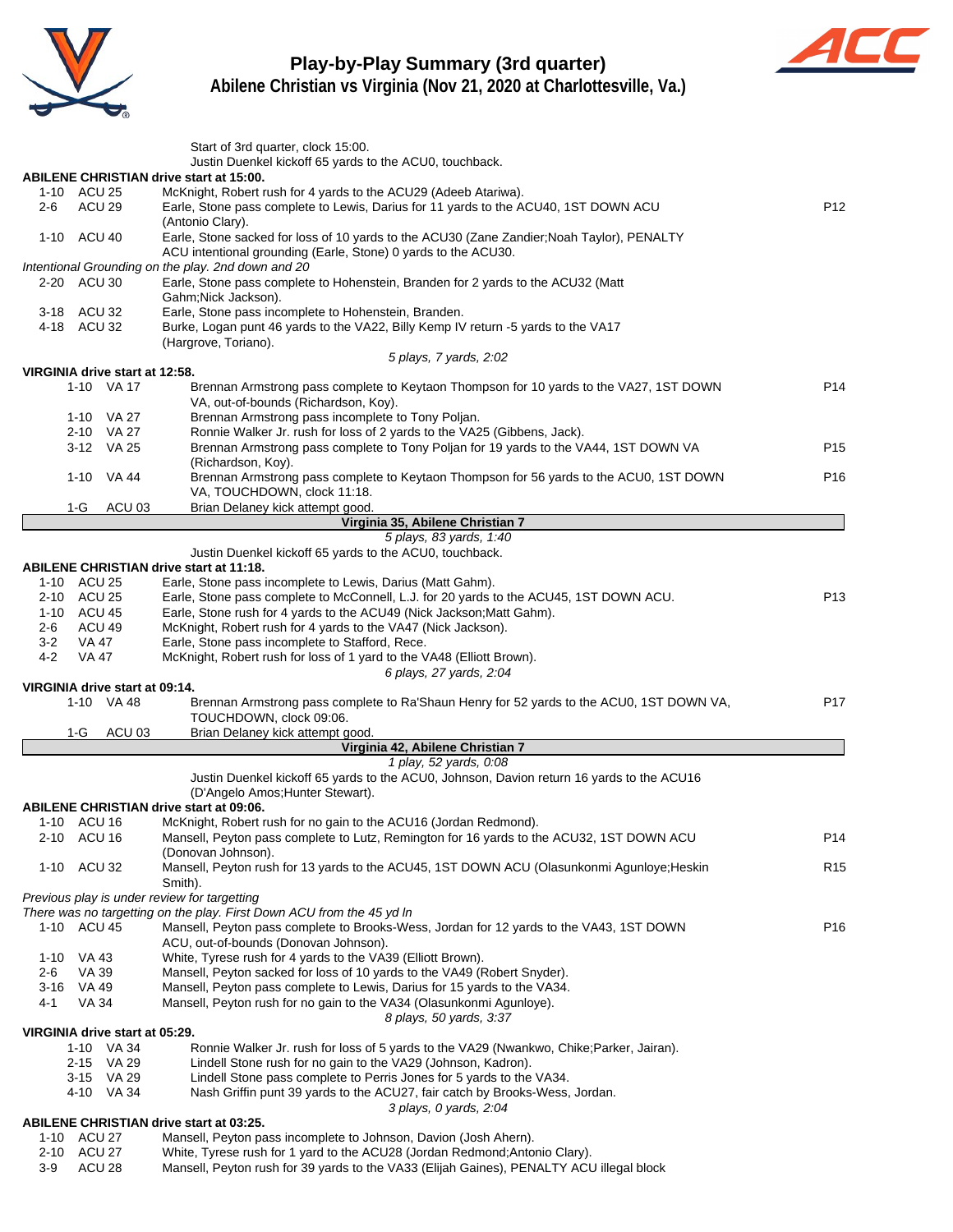

# **Play-by-Play Summary (3rd quarter)**



**Abilene Christian vs Virginia (Nov 21, 2020 at Charlottesville, Va.)**

|             | (White, Tyrese) 14 yards to the ACU14, NO PLAY.                                           |
|-------------|-------------------------------------------------------------------------------------------|
| 3-23 ACU 14 | Mansell, Peyton pass incomplete to White, Tyrese.                                         |
| 4-23 ACU 14 | Burke, Logan punt 44 yards to the VA42, Billy Kemp IV return -1 yards to the VA41 (Jones, |
|             | Lakendrick), PENALTY VA holding (Ra'Shaun Henry) 10 yards to the VA31, 1st and 10, VA     |
|             | ball on VA31.                                                                             |

3 plays, minus 13 yards, 1:31

#### **VIRGINIA drive start at 01:54.**

|         |       | Osaretin; Satterfield, Chris).<br><b>END OF 3rd QUARTER: Virginia 42, Abilene Christian 7</b> |                 |
|---------|-------|-----------------------------------------------------------------------------------------------|-----------------|
|         |       |                                                                                               |                 |
| $3-2$   | VA 39 | Keytaon Thompson rush for 6 yards to the VA45, 1ST DOWN VA (Obadeyi,                          | R <sub>18</sub> |
| $2 - 3$ | VA 38 | Perris Jones rush for 1 yard to the VA39 (Obadeyi, Osaretin).                                 |                 |
| 1-10    | VA 31 | Ronnie Walker Jr. rush for 7 yards to the VA38 (Bullock, Brian).                              |                 |

| END OF 3rd QUARTER: Virginia 42, Abilene Christian 7 |  |  |
|------------------------------------------------------|--|--|
|------------------------------------------------------|--|--|

|                        |       | Time  | 1st Downs |   |         | Conversions |          |                   |                  |
|------------------------|-------|-------|-----------|---|---------|-------------|----------|-------------------|------------------|
| <b>Quarter Summary</b> | Score | Poss  |           |   | 3rd     | 4th         | Rushina  | Passing           | <b>Penalties</b> |
| Abilene Christian      |       | 09:14 |           | 5 | $0 - 4$ | $0 - 2$     | $11 - 9$ | $6 - 11 - 0 - 76$ | $2 - 14$         |
| Virginia               | 14    | 05:46 | 4         | 5 | $1 - 2$ | በ-በ         | 6-7      | $5 - 6 - 0 - 142$ | $1 - 10$         |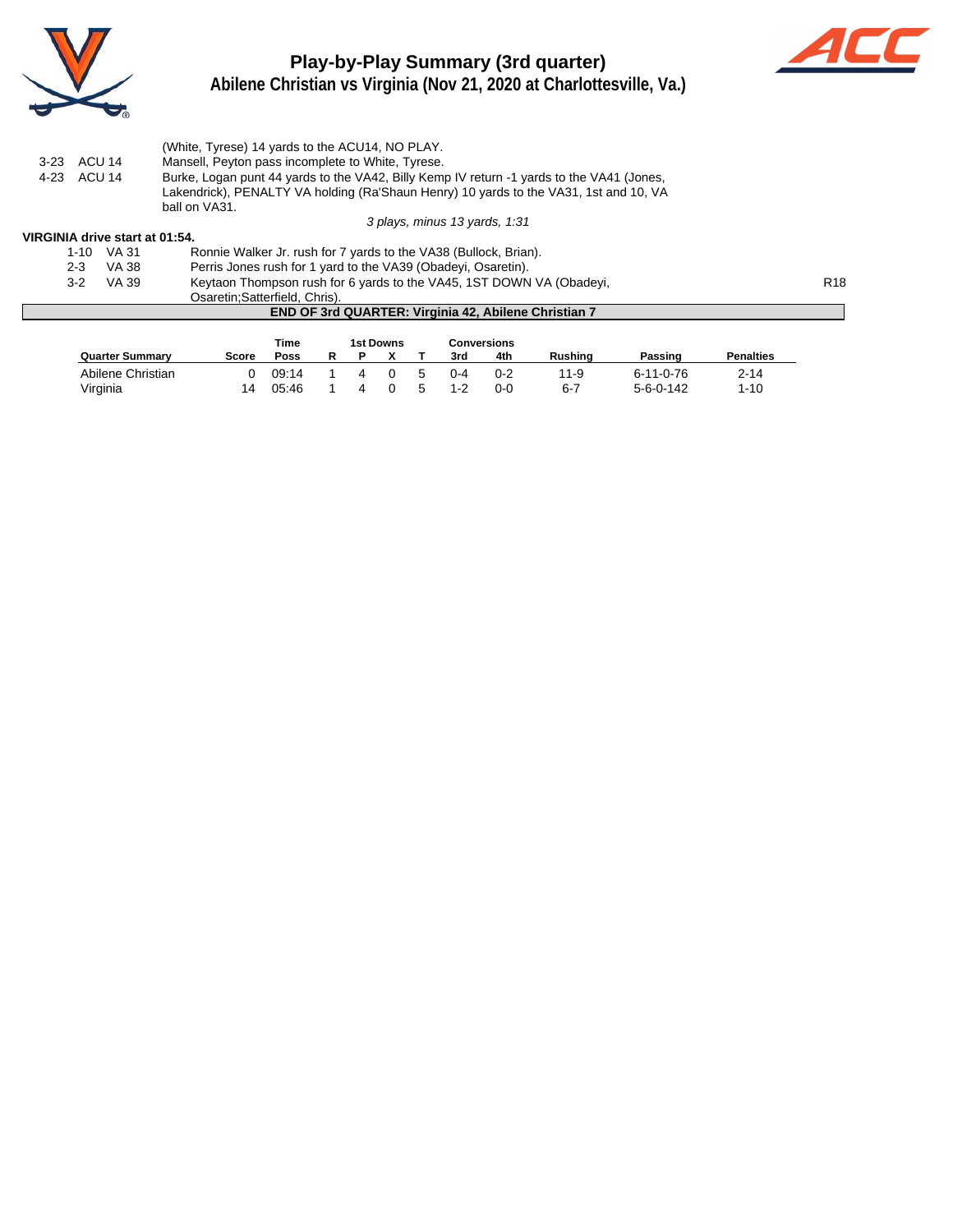

# **Quickie Statistics (3rd quarter only)**



**Abilene Christian vs Virginia (Nov 21, 2020 at Charlottesville, Va.)**

|                                   | <b>ACU</b>   | ٧A          |
|-----------------------------------|--------------|-------------|
| Score                             | 0            | 14          |
| <b>FIRST DOWNS</b>                | 5            | $\mathbf 5$ |
| <b>RUSHES-YARDS (NET)</b>         | $11 - 9$     | $6 - 7$     |
| <b>PASSING YDS (NET)</b>          | 76           | 142         |
| Passes Att-Comp-Int               | $11 - 6 - 0$ | $6 - 5 - 0$ |
| <b>TOTAL OFFENSE PLAYS-YARDS</b>  | 22-85        | 12-149      |
| <b>Fumble Returns-Yards</b>       | $0-0$        | $0-0$       |
| <b>Punt Returns-Yards</b>         | $0 - 0$      | $2 - 6$     |
| Kickoff Returns-Yards             | $1 - 16$     | $0-0$       |
| <b>Interception Returns-Yards</b> | $0 - 0$      | $0-0$       |
| Punts (Number-Avg)                | $2 - 45.0$   | $1 - 39.0$  |
| Fumbles-Lost                      | $0 - 0$      | $0-0$       |
| Penalties-Yards                   | $2 - 14$     | $1 - 10$    |
| <b>Possession Time</b>            | 09:14        | 05:46       |
| <b>Third-Down Conversions</b>     | $0$ of $4$   | 2 of 3      |
| <b>Fourth-Down Conversions</b>    | $0$ of $2$   | $0$ of $0$  |

### **Abilene Christian Virginia**

| <b>Rushing</b>   |                     |                     | No. Gain Loss  |                | <b>Net</b>      | <b>TD</b>   | Lg   | Avg         |          | <b>Rushing</b>                                                                          |                | No. Gain Loss |                  | <b>Net</b>   | TD             | Lq             | Avg         |
|------------------|---------------------|---------------------|----------------|----------------|-----------------|-------------|------|-------------|----------|-----------------------------------------------------------------------------------------|----------------|---------------|------------------|--------------|----------------|----------------|-------------|
|                  | McKnight, Robert    | 4                   | 8              | 1              | 7               | $\Omega$    | 4    |             | 1.8      | Keytaon Thompson                                                                        | 1              | 6             | 0                | 6            | 0              | 6              | 6.0         |
|                  | White, Tyrese       | 2                   | 5              | 0              | 5               | 0           | 4    |             | 2.5      | Perris Jones                                                                            | 1              | 1             | 0                | 1            | 0              | $\mathbf{1}$   | 1.0         |
|                  | Mansell, Peyton     | 3                   | 13             | 10             | 3               | $\mathbf 0$ | 13   |             | 1.0      | Ronnie Walker Jr.                                                                       | 3              | 7             | $\overline{7}$   | 0            | 0              | $\overline{7}$ | 0.0         |
| Earle, Stone     |                     | $\overline{2}$      | $\overline{4}$ | 10             | -6              | 0           | 4    |             | $-3.0$   | <b>Lindell Stone</b>                                                                    | 1              | $\Omega$      | $\Omega$         | $\Omega$     | 0              | $\overline{0}$ | 0.0         |
| Passing          |                     |                     | $C-A-I$        | Yds            | <b>TD</b>       |             | Long | <b>Sack</b> |          | Passing                                                                                 |                | $C-A-I$       | Yds              |              | TD<br>Long     |                | <b>Sack</b> |
| Earle, Stone     |                     |                     | $3 - 6 - 0$    |                | $\overline{33}$ | 0           | 20   |             | 1        | <b>Brennan Armstrong</b>                                                                |                | $4 - 5 - 0$   |                  | 137          | $\overline{2}$ | 56             | 0           |
|                  | Mansell, Peyton     |                     | $3 - 5 - 0$    |                | 43              | 0           | 16   |             | 1        | <b>Lindell Stone</b>                                                                    |                | $1 - 1 - 0$   |                  | 5            | $\Omega$       | 5              | $\mathbf 0$ |
| <b>Receiving</b> |                     | No.                 | Yards          |                | TD              | Long        |      |             |          | <b>Receiving</b>                                                                        | No.            |               | Yards            | TD           | Long           |                |             |
|                  | Lewis, Darius       | $\overline{2}$      |                | 26             | 0               | 15          |      |             |          | Keytaon Thompson                                                                        | $\overline{2}$ |               | 66               | 1            | 56             |                |             |
|                  | McConnell, L.J.     | 1                   |                | 20             | 0               | 20          |      |             |          | Ra'Shaun Henry                                                                          | 1              |               | 52               | 1            | 52             |                |             |
|                  | Lutz, Remington     | 1                   |                | 16             | 0               | 16          |      |             |          | Tony Poljan                                                                             | 1              |               | 19               | 0            | 19             |                |             |
|                  | Brooks-Wess, Jordan | 1                   |                | 12             | $\pmb{0}$       | 12          |      |             |          | Perris Jones                                                                            | 1              |               | 5                | 0            | 5              |                |             |
| <b>Punting</b>   |                     | No.                 | Yds            | Avg            |                 | Long        | In20 |             | TВ       | <b>Punting</b>                                                                          | No.            | Yds           | Avg              |              | Long           | In20           | TВ          |
|                  | Burke, Logan        | $\overline{2}$      | 90             | 45.0           |                 | 46          |      | $\Omega$    | $\Omega$ | Nash Griffin                                                                            |                | 39            | 39.0             |              | 39             | $\Omega$       | $\Omega$    |
|                  | <b>Punt Returns</b> | No.                 | Yards          |                | TD              | Long        |      |             |          | <b>Punt Returns</b>                                                                     | No.            | Yards         |                  | TD           | Long           |                |             |
|                  |                     |                     |                |                |                 |             |      |             |          | <b>Billy Kemp IV</b>                                                                    | $\mathfrak{p}$ |               | -6               | $\Omega$     |                |                |             |
|                  | <b>Kick Returns</b> | No.                 | Yards          |                | TD              | Long        |      |             |          | <b>Kick Returns</b>                                                                     | No.            | Yards         |                  | <b>TD</b>    | Long           |                |             |
|                  | Johnson, Davion     |                     |                | 16             | $\Omega$        | 16          |      |             |          |                                                                                         |                |               |                  |              |                |                |             |
| <b>Tackles</b>   |                     | UA-A                |                | <b>Total</b>   | <b>Sacks</b>    |             |      | TFL         |          | <b>Tackles</b>                                                                          | UA-A           |               | <b>Total</b>     | <b>Sacks</b> |                | TFL            |             |
|                  | Richardson, Koy     | $2 - 0$             |                | $\overline{2}$ |                 | 0.0         |      | 0.0         |          | Nick Jackson                                                                            | $1 - 2$        |               | 3                |              | 0.0            | 0.0            |             |
|                  | Obadeyi, Osaretin   | $1 - 1$             |                | 2              |                 | 0.0         |      | 0.0         |          | <b>Elliott Brown</b>                                                                    | $2 - 0$        |               | 2                |              | 0.0            | 1.0            |             |
|                  | Bullock, Brian      | $1 - 0$             |                | 1              |                 | 0.0         |      | 0.0         |          | Donovan Johnson                                                                         | $2 - 0$        |               | $\boldsymbol{2}$ |              | 0.0            | 0.0            |             |
|                  | Gibbens, Jack       | $1 - 0$             |                | 1              |                 | 0.0         |      | 1.0         |          | Jordan Redmond                                                                          | $1 - 1$        |               | 2                |              | 0.0            | 0.0            |             |
| Qtr              | <b>Time</b>         | <b>Scoring Play</b> |                |                |                 |             |      |             |          |                                                                                         |                |               |                  |              |                | V-H            |             |
| 1st              | 04:40               |                     |                |                |                 |             |      |             |          | VA - Tony Poljan 28 yd pass from Brennan Armstrong (Brian Delaney kick), 5-80 2:21      |                |               |                  |              |                | $0 - 7$        |             |
|                  | 00:00               |                     |                |                |                 |             |      |             |          | VA - Lavel Davis Jr. 90 yd pass from Brennan Armstrong (Brian Delaney kick), 1-90 0:11  |                |               |                  |              |                | $0 - 14$       |             |
| 2 <sub>nd</sub>  | 07:53               |                     |                |                |                 |             |      |             |          | VA - Shane Simpson 1 yd run (Brian Delaney kick), 14-61 5:51                            |                |               |                  |              |                | $0 - 21$       |             |
|                  | 00:30               |                     |                |                |                 |             |      |             |          | ACU - Clark, Kobe 2 yd pass from Earle, Stone (Hernandez, Oscar kick), 14-75 7:23       |                |               |                  |              |                | $7 - 21$       |             |
|                  | 00:00               |                     |                |                |                 |             |      |             |          | VA - Shane Simpson 1 yd run (Brian Delaney kick), 5-64 0:30                             |                |               |                  |              |                | $7 - 28$       |             |
| 3rd              | 11:18               |                     |                |                |                 |             |      |             |          | VA - Keytaon Thompson 56 yd pass from Brennan Armstrong (Brian Delaney kick), 5-83 1:40 |                |               |                  |              |                | $0 - 7$        |             |
|                  | 09:06               |                     |                |                |                 |             |      |             |          | VA - Ra'Shaun Henry 52 yd pass from Brennan Armstrong (Brian Delaney kick), 1-52 0:08   |                |               |                  |              |                | $0 - 14$       |             |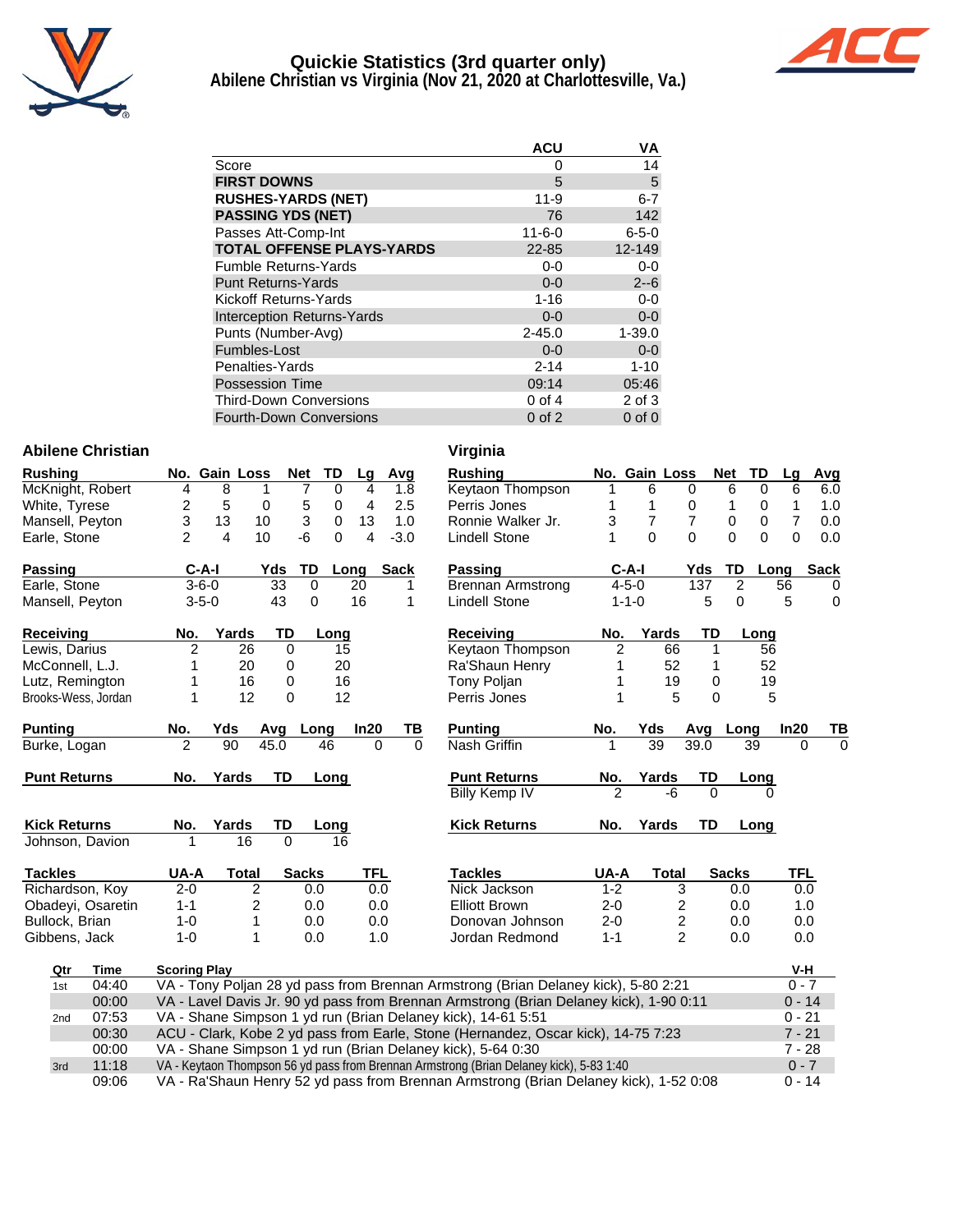

# **Play-by-Play Summary (4th quarter)**



**Abilene Christian vs Virginia (Nov 21, 2020 at Charlottesville, Va.)**

|          |              | 1-10 VA 45                     | Start of 4th quarter, clock 15:00.                                                        |                 |
|----------|--------------|--------------------------------|-------------------------------------------------------------------------------------------|-----------------|
|          |              | 1-10 VA 45                     | Ronnie Walker Jr. rush for 2 yards to the VA47 (Thielen, Jacob; Kier, Hunter).            |                 |
|          | $2 - 8$      | VA 47                          | Ronnie Walker Jr. rush for 5 yards to the ACU48 (Satterfield, Chris; Titre, Quent).       |                 |
|          | $3-3$        | ACU 48                         | Lindell Stone rush for 5 yards to the ACU43, 1ST DOWN VA (Satterfield, Chris).            | R <sub>19</sub> |
|          |              | 1-10 ACU 43                    | Ronnie Walker Jr. rush for 3 yards to the ACU40 (Satterfield, Chris; Thielen, Jacob).     |                 |
|          | $2 - 7$      | ACU 40                         | Lindell Stone pass complete to Demick Starling for 9 yards to the ACU31, 1ST DOWN VA      | P20             |
|          |              |                                | (Satterfield, Chris; Obadeyi, Osaretin).                                                  |                 |
|          | 1-10         | ACU 31                         | Ronnie Walker Jr. rush for 4 yards to the ACU27 (Bullock, Brian; Jones, Dre).             |                 |
|          |              | ACU 27                         |                                                                                           | P21             |
|          | 2-6          |                                | Lindell Stone pass complete to Hayden Mitchell for 9 yards to the ACU18, 1ST DOWN VA      |                 |
|          |              |                                | (Hargrove, Toriano; Kier, Hunter).                                                        |                 |
|          |              | 1-10 ACU 18                    | PENALTY VA false start (Jestus Johnson III) 5 yards to the ACU23.                         |                 |
|          |              | 1-15 ACU 23                    | Timeout Virginia, clock 09:50.                                                            |                 |
|          |              | 1-15 ACU 23                    | Ronnie Walker Jr. rush for 5 yards to the ACU18 (Nwankwo, Chike).                         |                 |
|          | $2 - 10$     | ACU 18                         | Ronnie Walker Jr. rush for 14 yards to the ACU4, 1ST DOWN VA (Stapp, Ryan;Norman, Ben).   | R <sub>22</sub> |
|          | $1-G$        | ACU 04                         | Ronnie Walker Jr. rush for 1 yard to the ACU3 (Titre, Quent).                             |                 |
|          | $2-G$        | ACU 03                         | PENALTY VA false start (Hayden Mitchell) 5 yards to the ACU8.                             |                 |
|          | $2-G$        | ACU 08                         | Ronnie Walker Jr. rush for loss of 2 yards to the ACU10 (Brown, Marquez).                 |                 |
|          | $3-G$        | ACU 10                         | Lindell Stone pass incomplete to Keytaon Thompson (Stokes, Kam), PENALTY ACU pass         | X23             |
|          |              |                                | interference (Stokes, Kam) 8 yards to the ACU2, 1ST DOWN VA, NO PLAY.                     |                 |
|          | 1-G          | ACU 02                         | Ronnie Walker Jr. rush for no gain to the ACU2 (Nwankwo, Chike; Brown, Marquez).          |                 |
|          | $2-G$        | ACU <sub>02</sub>              | Ronnie Walker Jr. rush for no gain to the ACU2 (Parker, Jairan; Norman, Ben).             |                 |
|          | $3-G$        | ACU 02                         | Timeout Abilene Christian, clock 06:03.                                                   |                 |
|          | $3-G$        | ACU 02                         | Lindell Stone pass complete to Demick Starling for 2 yards to the ACU0, TOUCHDOWN, clock  |                 |
|          |              |                                | 05:57.                                                                                    |                 |
|          | $1-G$        | ACU <sub>03</sub>              | Brian Delaney kick attempt good.                                                          |                 |
|          |              |                                | Virginia 49, Abilene Christian 7                                                          |                 |
|          |              |                                | 17 plays, 69 yards, 10:57                                                                 |                 |
|          |              |                                | Justin Duenkel kickoff 63 yards to the ACU2, Johnson, Davion return 25 yards to the ACU27 |                 |
|          |              |                                | (Darren Klein).                                                                           |                 |
|          |              |                                | <b>ABILENE CHRISTIAN drive start at 05:57.</b>                                            |                 |
|          |              |                                |                                                                                           |                 |
|          | 1-10 ACU 27  |                                | Mansell, Peyton pass complete to Clark, Kobe for 25 yards to the VA48, 1ST DOWN ACU       | P17             |
|          |              |                                | (Chayce Chalmers).                                                                        |                 |
|          | 1-10 VA 48   |                                | Mansell, Peyton pass complete to Hohenstein, Branden for 4 yards to the VA44 (Darren      |                 |
|          |              |                                | Klein; Hunter Stewart).                                                                   |                 |
| $2-6$    | <b>VA 44</b> |                                | Mansell, Peyton pass incomplete to Clark, Kobe (Darren Klein).                            |                 |
| 3-6      | VA 44        |                                | McKnight, Robert rush for 4 yards to the VA40 (Olasunkonmi Agunloye; Josh Ahern).         |                 |
| 4-2      | <b>VA 40</b> |                                | Mansell, Peyton rush for 12 yards to the VA28, 1ST DOWN ACU (Chayce Chalmers).            | R <sub>18</sub> |
| $1 - 10$ | <b>VA 28</b> |                                | Mansell, Peyton sacked for loss of 5 yards to the VA33 (Elijah Gaines).                   |                 |
|          | 2-15 VA 33   |                                | Mansell, Peyton pass complete to Johnson, Davion for 5 yards to the VA28.                 |                 |
|          | 3-10 VA 28   |                                | Timeout Abilene Christian, clock 02:40.                                                   |                 |
|          | 3-10 VA 28   |                                | Mansell, Peyton pass complete to McConnell, L.J. for 11 yards to the VA17, 1ST DOWN ACU,  | P <sub>19</sub> |
|          |              |                                | out-of-bounds (Darren Klein).                                                             |                 |
|          | 1-10 VA 17   |                                | Mansell, Peyton pass incomplete to Clark, Kobe, PENALTY VA pass interference (Darren      | X20             |
|          |              |                                | Klein) 13 yards to the VA4, 1ST DOWN ACU, NO PLAY.                                        |                 |
| 1-G      | VA 04        |                                | Mansell, Peyton rush for 2 yards to the VA2 (Olasunkonmi Agunloye).                       |                 |
| 2-G      | <b>VA 02</b> |                                | Mansell, Peyton rush for 2 yards to the VA0, TOUCHDOWN, clock 01:26.                      |                 |
|          |              |                                |                                                                                           |                 |
| $1-G$    | VA 03        |                                | PENALTY ACU unsportsmanlike conduct 15 yards to the VA18.                                 |                 |
| 1-G      | <b>VA 18</b> |                                | Thompson, Brock kick attempt failed (blocked), PENALTY VA offside (Elijah Gaines) 5 yards |                 |
|          |              |                                | to the VA13, NO PLAY.                                                                     |                 |
| $1-G$    | VA 13        |                                | Thompson, Brock kick attempt failed.                                                      |                 |
|          |              |                                | Virginia 49, Abilene Christian 13                                                         |                 |
|          |              |                                | 10 plays, 73 yards, 4:31                                                                  |                 |
|          |              |                                | Hernandez, Oscar kickoff 60 yards to the VA5, downed.                                     |                 |
|          |              | VIRGINIA drive start at 01:26. |                                                                                           |                 |
|          |              | 1-10 VA 05                     | Lindell Stone pass complete to Perris Jones for loss of 2 yards to the VA3.               |                 |
|          |              | 2-12 VA 03                     | Keytaon Thompson pass complete to Lindell Stone for loss of 3 yards to the VA0 (Norman,   |                 |
|          |              |                                | Ben), Norman, Ben safety, clock 00:34, PENALTY VA substitution infraction declined.       |                 |
|          |              |                                | Virginia 49, Abilene Christian 15                                                         |                 |
|          |              |                                | 2 plays, minus 5 yards, 0:52                                                              |                 |
|          |              |                                | Justin Duenkel kickoff 40 yards to the ACU40, fair catch by Goffney, Austin.              |                 |
|          |              |                                | <b>ABILENE CHRISTIAN drive start at 00:34.</b>                                            |                 |
|          | 1-10 ACU 40  |                                | Mansell, Peyton pass complete to Clark, Kobe for 32 yards to the VA28, 1ST DOWN ACU (Jake | P21             |
|          |              |                                | Dewease).                                                                                 |                 |
| 1-10     | VA 28        |                                | Timeout Abilene Christian, clock 00:24.                                                   |                 |
| 1-10     | <b>VA 28</b> |                                | Mansell, Peyton rush for 4 yards to the VA24, out-of-bounds (D'Sean Perry).               |                 |
|          | VA 24        |                                | Mansell, Peyton pass complete to Hohenstein, Branden for 8 yards to the VA16, 1ST DOWN    | P22             |
| 2-6      |              |                                |                                                                                           |                 |
|          |              |                                | ACU (Darren Klein; Hunter Stewart).                                                       |                 |
|          | 1-10 VA 16   |                                | Team pass incomplete.                                                                     |                 |
|          | 2-10 VA 16   |                                | Mansell, Peyton pass intercepted by D'Sean Perry at the VA16, D'Sean Perry return 84      |                 |

Mansell, Peyton pass intercepted by D'Sean Perry at the VA16, D'Sean Perry return 84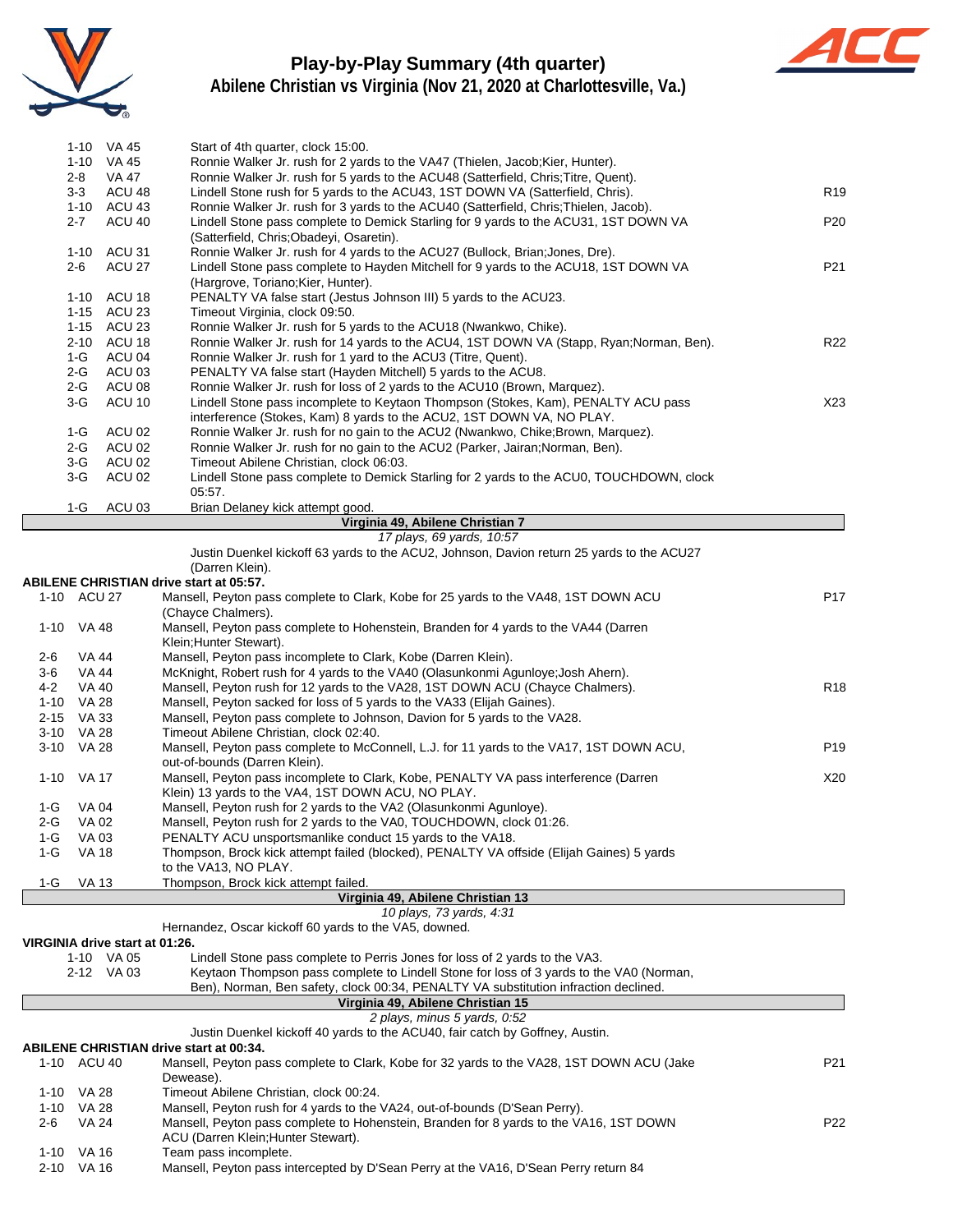

# **Play-by-Play Summary (4th quarter)**



**Abilene Christian vs Virginia (Nov 21, 2020 at Charlottesville, Va.)**

yards to the ACU0, TOUCHDOWN, clock 00:00.

PAT attempt is declined. End of game.

|                        |                           |             |    |   |                  | 5 plays, 44 yards, 0:00 |                                                |                |                  |                  |
|------------------------|---------------------------|-------------|----|---|------------------|-------------------------|------------------------------------------------|----------------|------------------|------------------|
|                        |                           |             |    |   |                  |                         | Virginia 55, Abilene Christian 15              |                |                  |                  |
|                        | End of game, clock 00:00. |             |    |   |                  |                         |                                                |                |                  |                  |
|                        |                           |             |    |   |                  |                         | FINAL SCORE: Virginia 55, Abilene Christian 15 |                |                  |                  |
|                        |                           |             |    |   |                  |                         |                                                |                |                  |                  |
|                        |                           |             |    |   |                  |                         |                                                |                |                  |                  |
|                        |                           | <b>Time</b> |    |   | <b>1st Downs</b> |                         | <b>Conversions</b>                             |                |                  |                  |
| <b>Quarter Summary</b> | Score                     | <b>Poss</b> | R. | P |                  | 3rd                     | 4th                                            | <b>Rushing</b> | Passing          | <b>Penalties</b> |
| Abilene Christian      | 8.                        | 04:31       |    |   |                  | 1-2                     | 1-1                                            | $6 - 19$       | $6 - 9 - 1 - 85$ | $2 - 23$         |